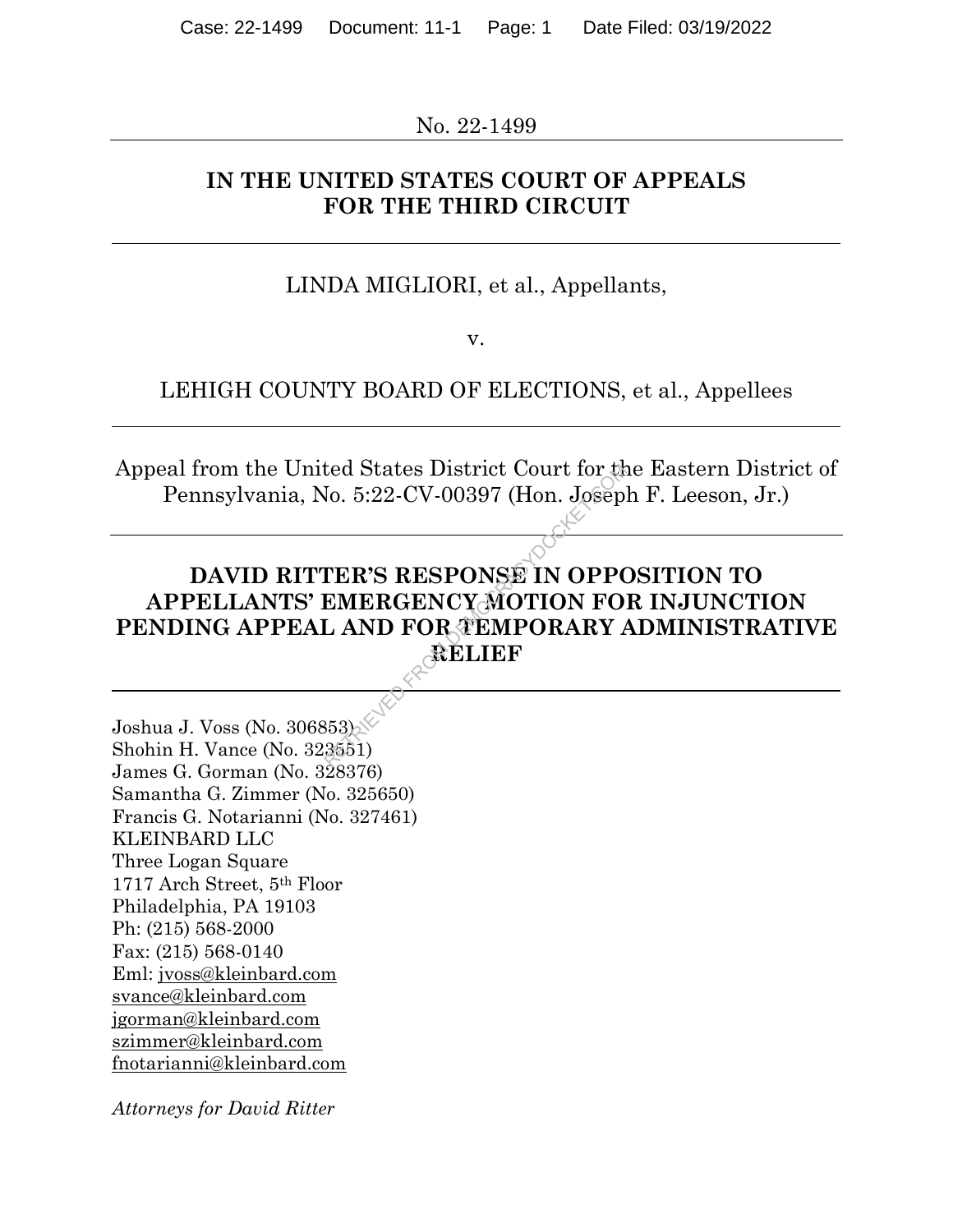# **TABLE OF CONTENTS**

| Ι.   |                                                                                                                                                                                                  |
|------|--------------------------------------------------------------------------------------------------------------------------------------------------------------------------------------------------|
| II.  |                                                                                                                                                                                                  |
|      | A. Pennsylvania state court litigation regarding the Disputed Ballots                                                                                                                            |
|      |                                                                                                                                                                                                  |
| III. |                                                                                                                                                                                                  |
|      | A. Appellants cannot show a likelihood of success on the merits                                                                                                                                  |
|      |                                                                                                                                                                                                  |
|      | 2. Section 101 of the Civil Rights Act is aimed at discriminatory                                                                                                                                |
|      | 3. The Materiality Provision is not implicated, since it applies                                                                                                                                 |
|      | 4. Assuming <i>arguendo</i> the Materiality Provision applies,<br>Appellants' claim is without merit, since a dated voter<br>declaration is material in ascertaining a voter's qualification. 14 |
|      | B. Appellants will not suffer irreparable injury if denied an<br>20                                                                                                                              |
|      |                                                                                                                                                                                                  |
|      | D. The requested injunction will harm the public interest. 23                                                                                                                                    |
| IV.  |                                                                                                                                                                                                  |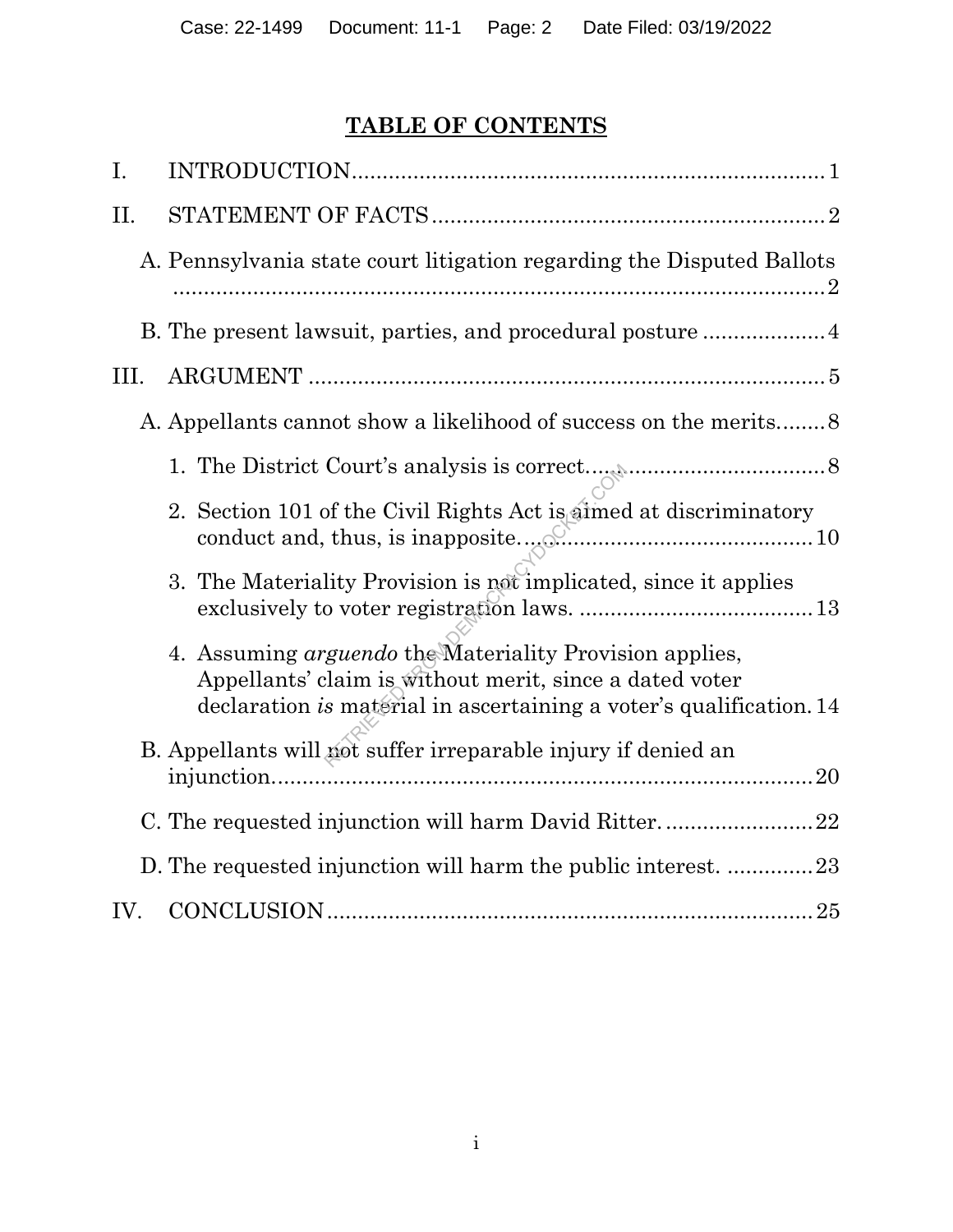#### **I. INTRODUCTION**

The election at issue in this appeal happened four months ago. A new election season is now already underway for various offices. In the meantime, *three courts*—the District Court, alongside the Pennsylvania Commonwealth Court and Supreme Court—have denied Appellants the ultimate remedy they seek. Also in the meantime, a seat on the Lehigh County Court of Common Pleas has sat *empty* for over two months and counting, despite that seat being part of the last election and despite a case backlog that gets no easier to manage.

Notwithstanding all of the foregoing, Appellants now come to this Court claiming if they get just one more shot at it, this time (unlike the prior times by them and others advocating the same position) the relief serially denied will finally be afforded. Respectfully, the Court should immediately deny this request for relief, as it is has no support in law. Accordingly, there is no reason to stop the forthcoming certification of the final election results from the November 2021 election, and the Lehigh County Board of Election should be permitted to proceed, as planned, with the final certification on Monday. In short, the Court should immediately DENY Appellants' pending Emergency Motion. t seat being part of the last of<br>s no easier to manage<br>ug all of the foregoing, Appellar<br>y get just one more shot at it, t<br>and others advocating the same<br>maily be afforded. Respectfully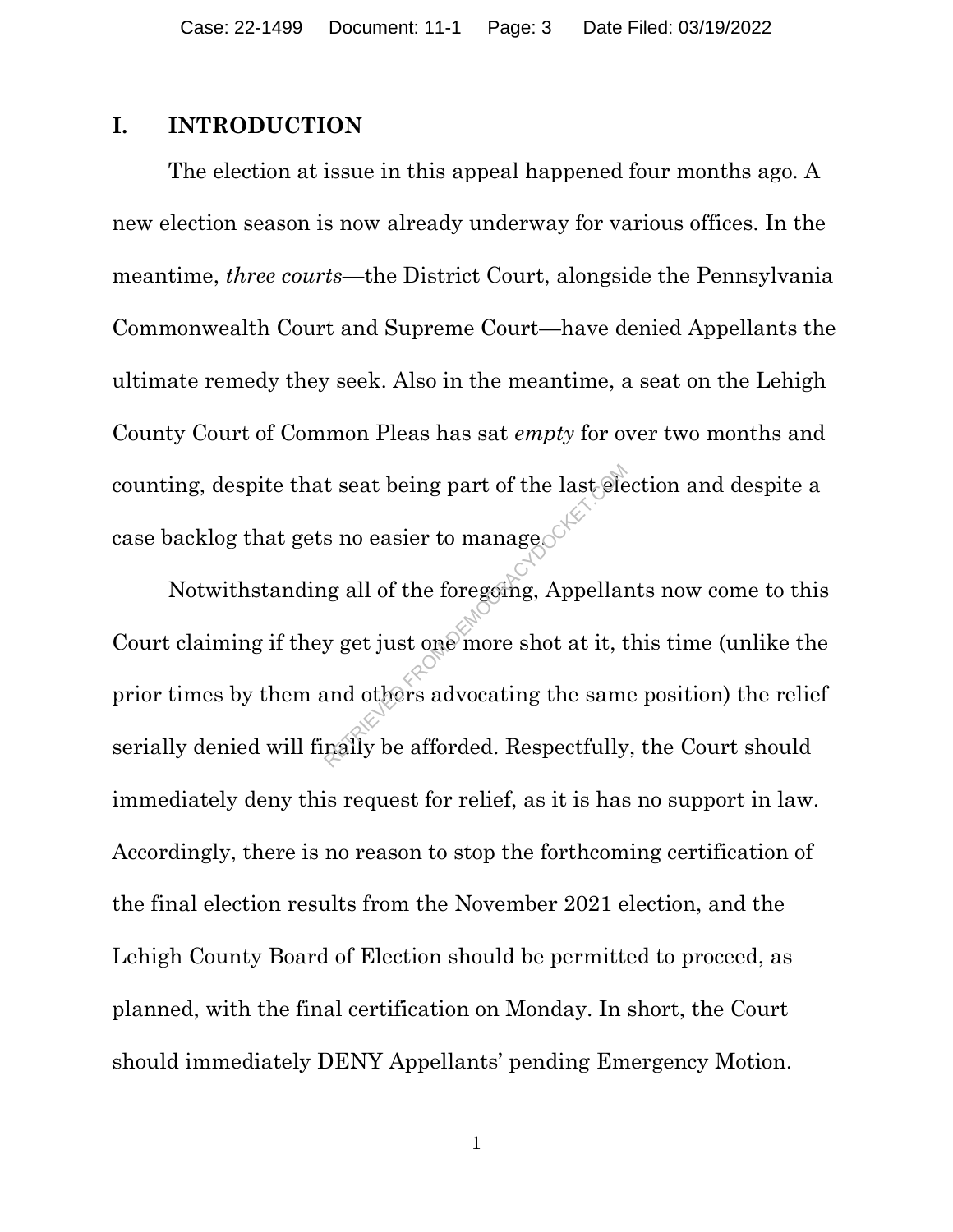#### **II. STATEMENT OF FACTS**

As the relevant facts are already set forth in the District Court's Summary Judgment Opinion, Appellants' Emergency Motion, and the Board's Response, Ritter presents below merely a few additional relevant events, all of which are set forth in the parties' Stipulated Facts before the District Court. *See* District Court Record, ECF No. 27.

## **A. Pennsylvania state court litigation regarding the Disputed Ballots**

This dispute concerns 257 mail-in or absentee ballots that have no date on the voter declaration on the outer envelope of the ballot (hereafter, "the Disputed Ballots"), submitted for the November 2, 2021 Municipal Election in Lehigh County. After the November 2 election, the Board voted to count the Disputed Ballots. On November 17, 2021, Ritter promptly filed an appeal of the Board's decision with the Court of Common Pleas of Lehigh County. The Lehigh County trial court held an evidentiary hearing, and then heard argument, at a transcribed hearing on November 22, 2021. The Court heard testimony from the Board's chief clerk and also heard testimony from Richard Richards, one of the Appellants in this matter. The trial court judge issued an opinion and order on November 30, 2021, which affirmed the Board's decision. Reflexements 257 mail-in or absented<br>laration on the outer envelope<br>ated Ballots"), submitted for the<br>parameters of the Board's decising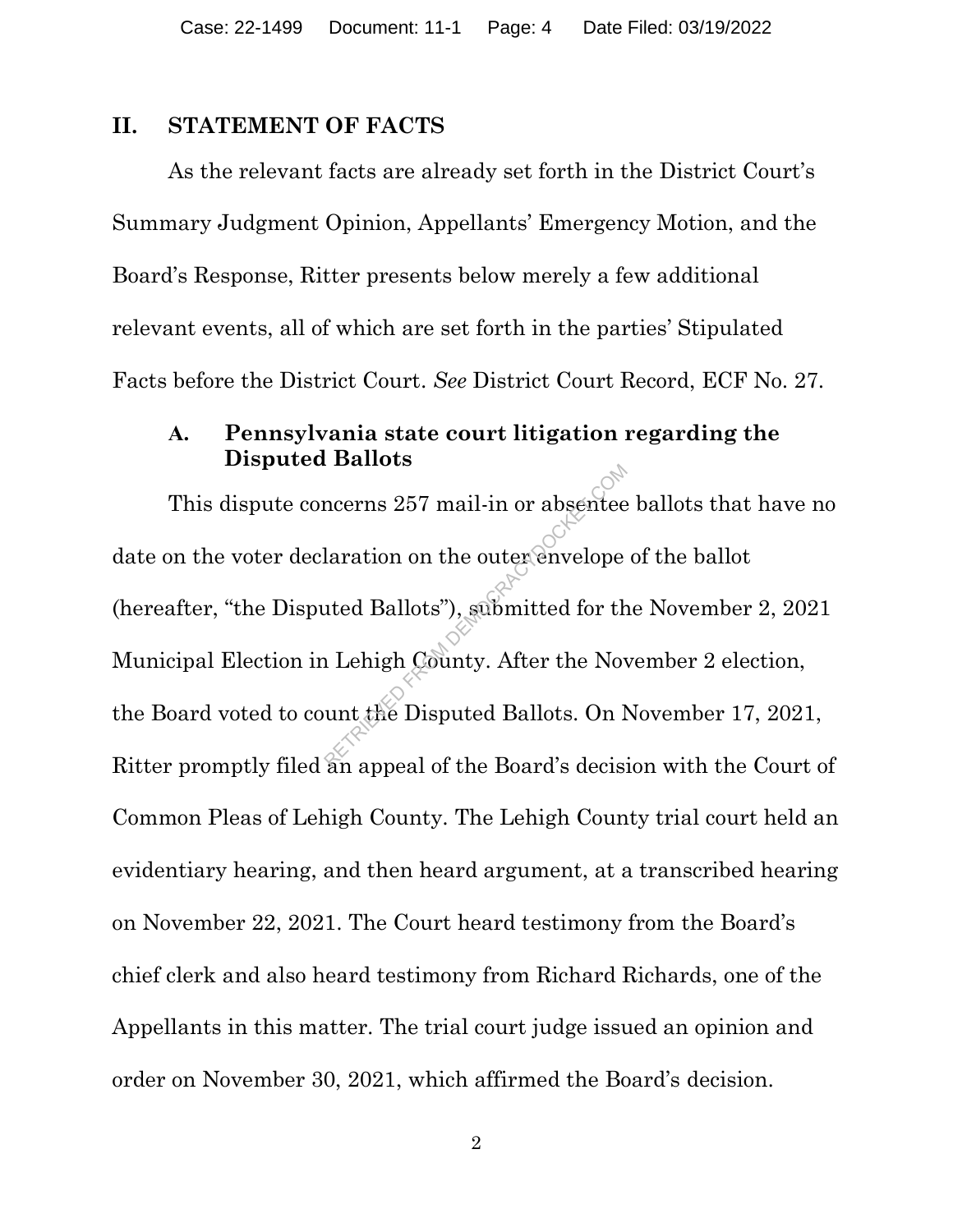On December 1, 2021, Ritter appealed the trial court's decision to the Pennsylvania Commonwealth Court and argued, *inter alia*, that the Court of Common Pleas had no authority to ignore *In re Canvass of Absentee and Mail-in Ballots of November 3, 2020 Gen. Election*, 241 A.3d 1058 (Pa. 2020). On January 3, 2022, the Commonwealth Court issued an opinion and order, and relying on *In re Canvass*, concluded the Disputed Ballots could **not** be counted. *See Ritter v. Lehigh Cty. Bd. of Elections*, No. 1322 C.D. 2021, 2022 WL 16577 (Pa. Cmwlth. Jan. 3, 2022). As is material here, not only did the Commonwealth Court hold that the Disputed Ballots could not be counted under the Pennsylvania Election Code, the Court further ruled that the Materiality Provision, 52 U.S.C. § 10101(a)(2)(B), was "inapplicable," and further ruled that even if it did apply, it was not violated because "the dating of mail-in" ballots is a 'material' requisite under the Election Code[.]" *See Ritter*, 2022 WL 16577, at \*9.  $R$  C.D. 2021, 2022 WL 1657 $\sigma$  (F<br>here, not only did the Common<br>llots could not be counted under<br>ourt further ruled that the Mat<br>(2)(B), was "inapplicable," and<br>was not violated because "the

Candidate Cohen filed a petition for allowance of appeal with the Pennsylvania Supreme Court on January 7, 2022. On January 27, 2022, the Pennsylvania Supreme Court denied the petition. *Ritter v. Lehigh*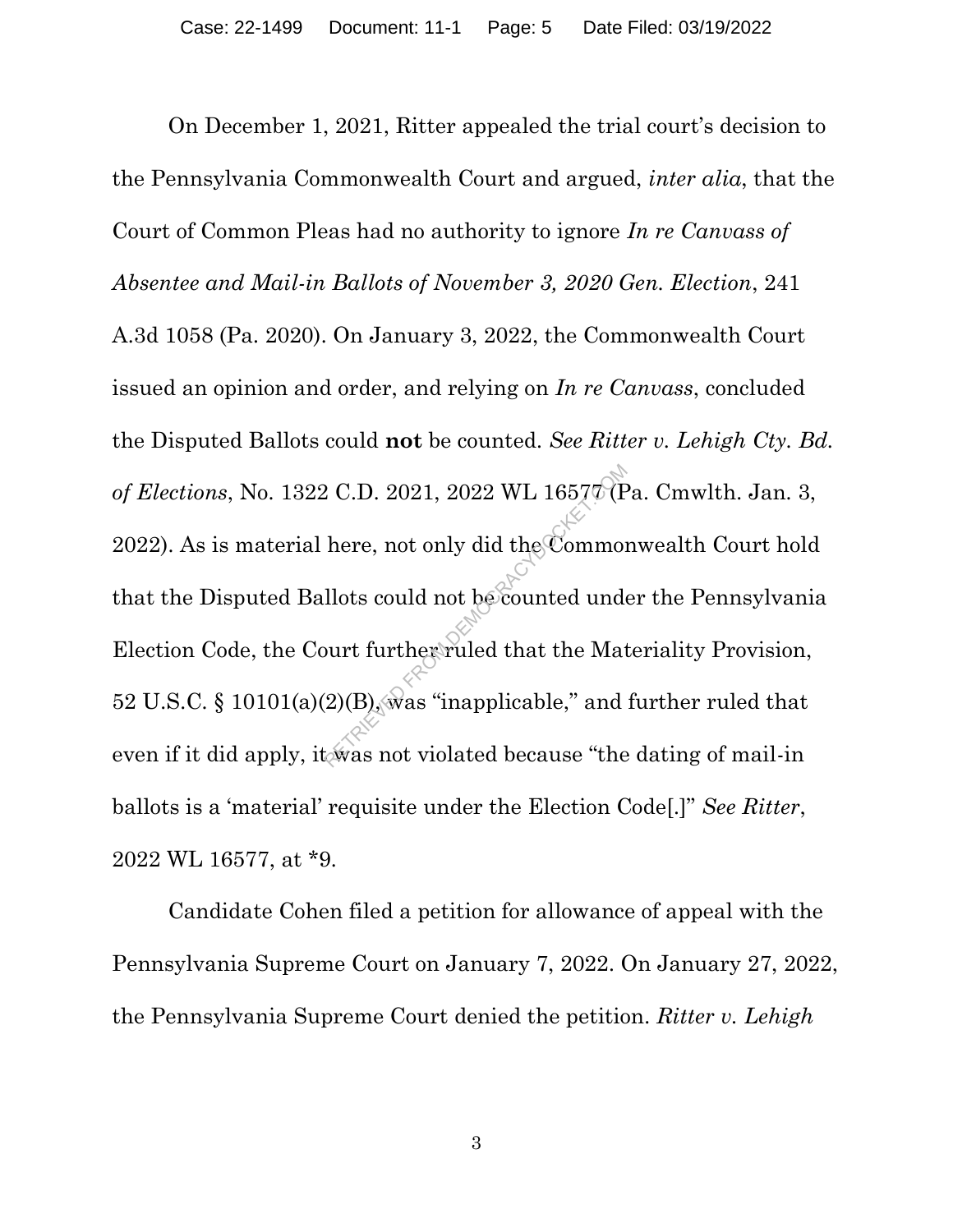*Cty. Bd. of Elections*, No. 9 MAL 2022, 2022 WL 244122 (Pa. Jan. 27, 2022).

Following that decision, also on January 27, 2022, the Lehigh County Court of Common Pleas issued an order on remand directing the Board "to exclude the 257 ballots at issue in this case that fail to include a date on the return envelope from the certified returns of the 2021 municipal election of Lehigh County."

# **B. The present lawsuit, parties, and procedural posture**

On January 31, 2022, ninety days after the November 2, 2021 election, Appellants filed this matter. Appellants asserted the following three claims: Count I (Violation of the Materiality Provision of the Civil Rights Act), Count II (Undue Burden on the Right to Vote Under the First and Fourteenth Amendment), and Count III (Denial of Voting Rights Without Notice and Procedural Due Process). Appellants voluntarily dismissed Count III. The parties stipulated to the relevant facts and proceeded on cross motions for summary judgment. ent lawsuit, parties, and pr<br>
2022, ninety days after the N<br>
iled this matter. Appellants as<br>
(Violation of the Materiality I<br>
(Undue Burden on the Right t<br>
Amendment), and Count III (

On March 16, 2022, the District Court denied Appellants' Motion for Summary Judgment and granted Ritter's and the Board's Motions for Summary Judgment, concluding that Appellants' claims fail as a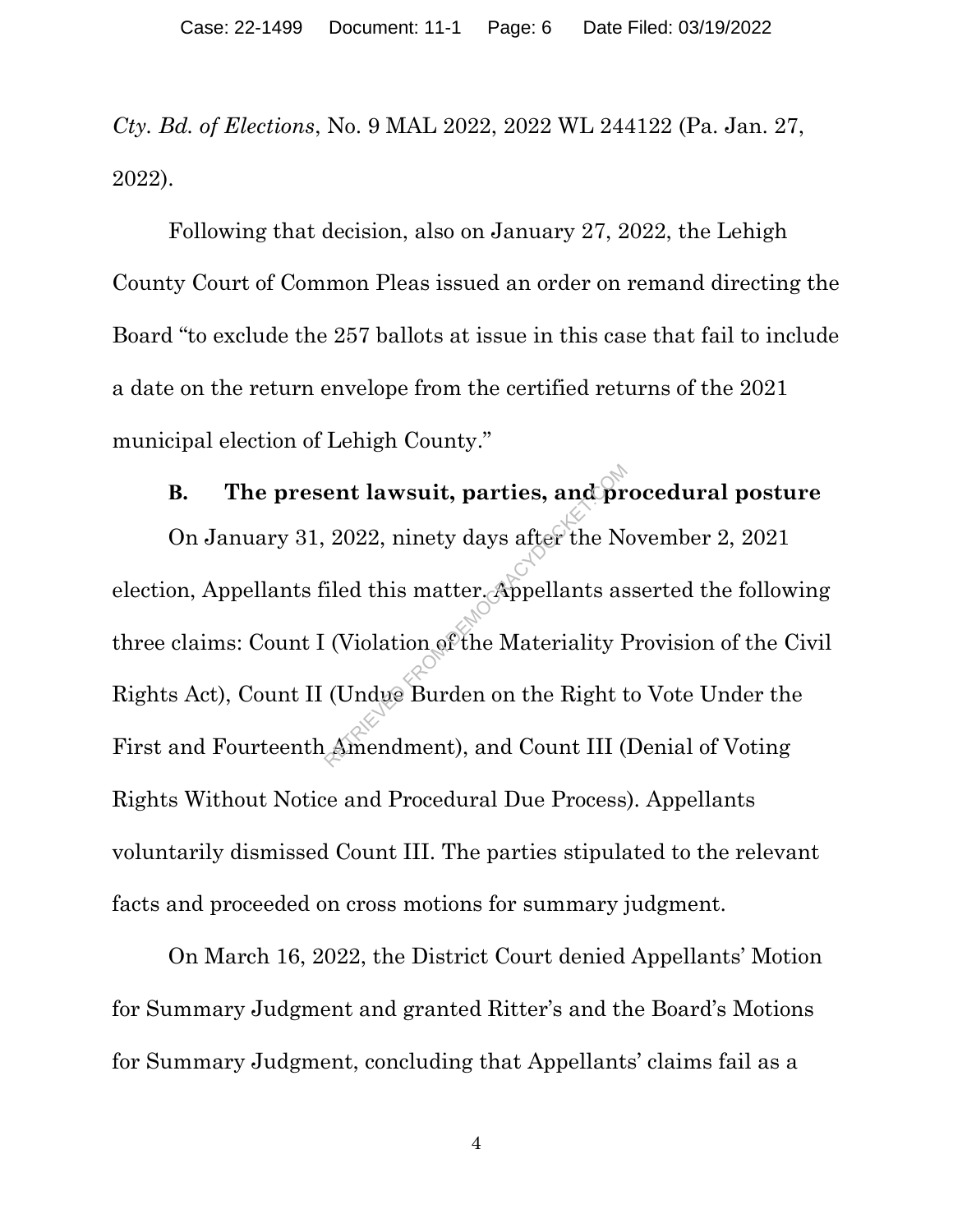matter of law. Appellants appealed on March 18, 2022, and filed that same day with the District Court an emergency motion for injunction pending appeal. The District Court immediately denied Appellants' motion, finding that Appellants are unlikely to succeed on the merits of their claims and the public interest favors finality of elections.

#### **III. ARGUMENT**

Two points warrant clarification at the outset of the argument.

*One*, Appellants' claim regarding the Materiality Provision—that it requires their undated-voter-declaration ballots to be counted—has been rejected by *three* courts, and one of those courts did so *twice*. Indeed, the Commonwealth Court of Pennsylvania addressed the Materiality Provision, and found it inapplicable. *Ritter v. Lehigh County Board of Elections*, No. 1322 CD 2021, 2022 WL 16577, at \*9 (Pa. Cmwlth. Jan. 3, 2022). Next, the Pennsylvania Supreme Court refused to review that opinion. *Ritter v. Lehigh County Board of Elections*, No. 9 MAL 2022, 2022 WL 244122 (Pa. Jan. 27, 2022). And then the District Court here, upon cross-motions for summary judgment (*i.e.*, based on a full and final factual record), likewise dismissed the merits of the claim.  $R^2$  claim regarding the Material<br>ated-voter-declaration ballots to<br> $R^2$  courts, and one of those cour<br>wealth Court of Pennsylvania<br>i, and found it inapplicable.  $Ri$ <br> $R^2$  ( $R^2$  322 CD 2021, 2022 WL 168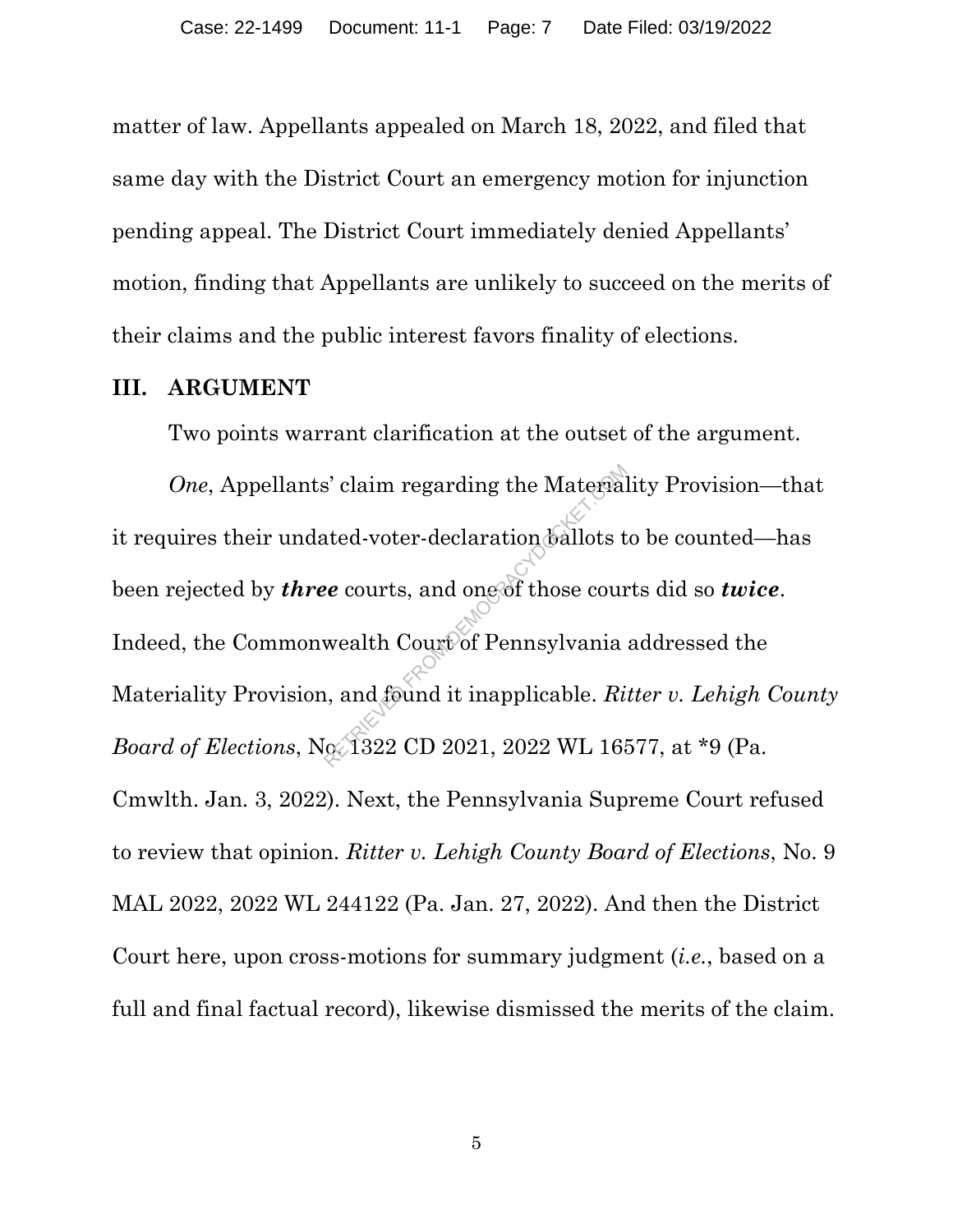(Appx. 027.) When Appellants asked for an injunction pending appeal, the District Court rejected the claim *again*. (Appx. 034.)

*Two*, while the Appellants claim the date on the voter declaration is "meaningless," that position has been serially rejected by Pennsylvania appellate courts and the District Court. To be abundantly clear, the "date" is not some inconsequential line or field on a mailing envelope, instead it is part of the voter declaration for mail-in and absentee ballots. (Supp. Appx. 002.)1 More fully: it is a *factual* part of the voters' attestation that they were lawfully able to vote, and did so in a lawful manner (subject to criminal sanction for misrepresentation, 25 P.S. § 3553). (Appx. 028-030.) Given its importance as a factual part of the voter declaration, the Pennsylvania Supreme Court in 2020 ruled, in a split decision, that a fully dated voter declaration was required in pp. Appx. 002.)<sup>1</sup> More fully.ft is<br>in that they were lawfully able<br>bject to criminal sanction for m<br>x. 028-030. Given its importan<br>on, the Pennsylvania Supreme<br>at a fully dated voter declarati

(Supp. Appx. 002.)

<sup>&</sup>lt;sup>1</sup> The full text of the voter declaration is as follows:

**Voter's declaration:** I hereby declare that I am qualified to vote in this election from the address stated on the reverse side of this envelope; that I have not already voted in this election; and I further declare that I marked my ballot in secret. I am qualified to vote the enclosed ballot. I understand I am no longer eligible to vote at my polling place after I return my voted ballot. However, if my ballot is not received by the county, I understand I may only vote by provisional ballot at my polling place, unless I surrender my balloting materials, to be voided, to the judge of elections at my polling place.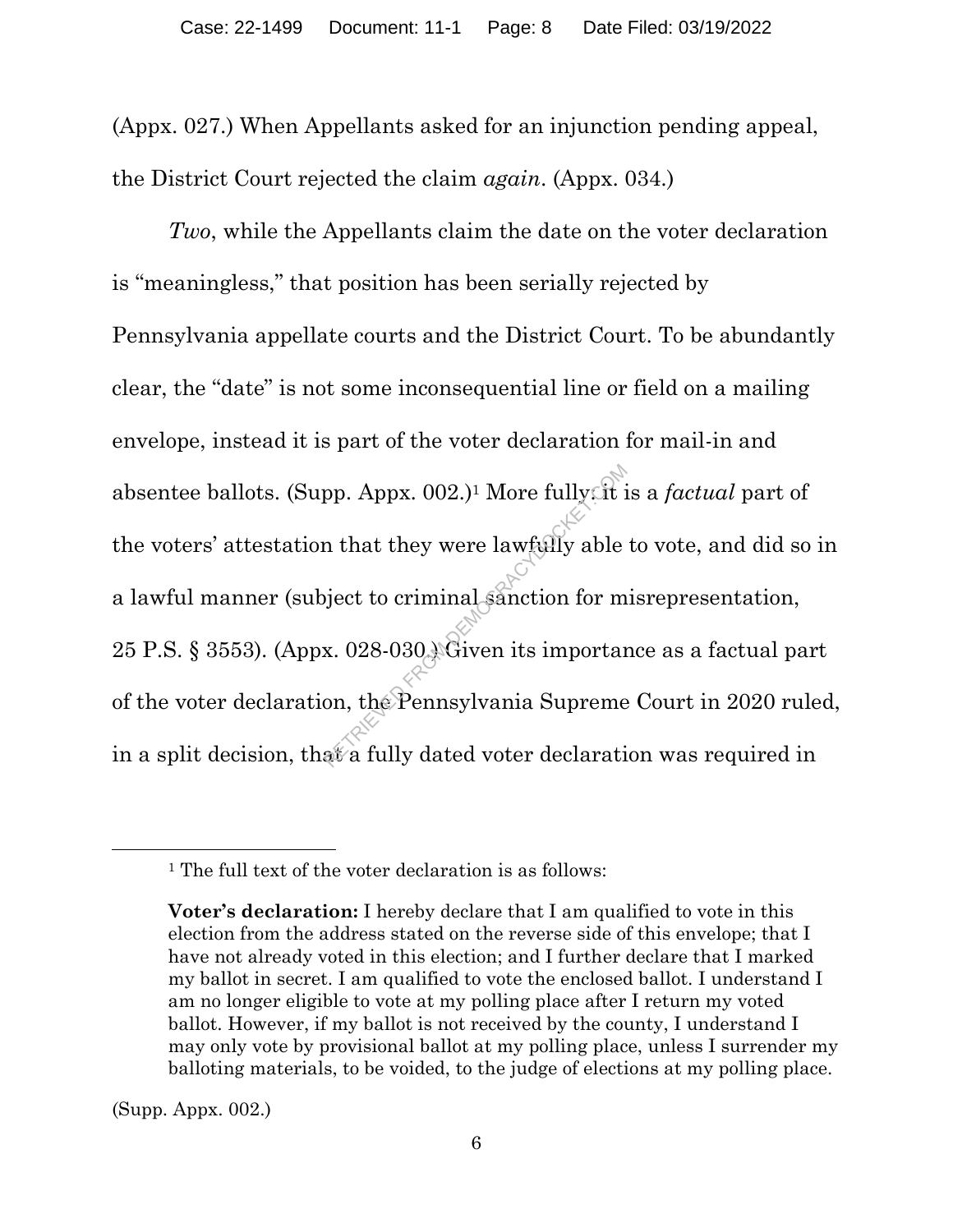all elections going forward. *In re Canvass of Absentee and Mail-in Ballots of Nov. 3, 2020 General Election*, 241 A.3d 1058 (Pa. 2020). The Commonwealth Court analyzed that decision and concluded that it meant a dated voter declaration was required. *Ritter*, 2022 WL 16577, at \*9. The Pennsylvania Supreme Court, when asked, refused to review the Commonwealth Court's decision. *Ritter*, 2022 WL 244122. Later, shortly before this case was filed in the District Court, the Commonwealth Court, in another matter, *again* ruled that dated voter declarations are required. *See In re Election in Region 4 for Downingtown Sch. Bd. Precinct Uwchlan 1*, No. 1381-1385, 1395-1399 & 1403 CD 2021, 2022 WL 96156, at \*3 (Pa. Cmwlth. Jan. 10, 2022) (plurality). The Pennsylvania Supreme Court then refused to review that decision as well. *See In re Election in Region 4 for Downingtown Sch. Bd. Precinct Uwchlan 1*, No. 20-24 MAL 2022, 2022 WL 536196 (Pa. Feb. 23, 2022). In other words, in just 2022 alone, Pennsylvania's appellate courts have **four times** refused to conclude dated voter declarations are "meaningless."<sup>2</sup> Franchise matter, again Fultired. See In re Election in Regional.<br>
Represent Uwcklan 1, No. 138<br>
2 WL 96156, at \*3 (Pa. Cmwlt<br>
sylvania Supreme Court then<br>
See In re Election in Region 4

<sup>2</sup> In light of the Commonwealth Court now twice ruling a dated voter declaration is mandatory, and the Pennsylvania Supreme Court twice refusing to review those decisions, Appellants' reliance on the amicus brief from the Pennsylvania Attorney General below about the importance of the dating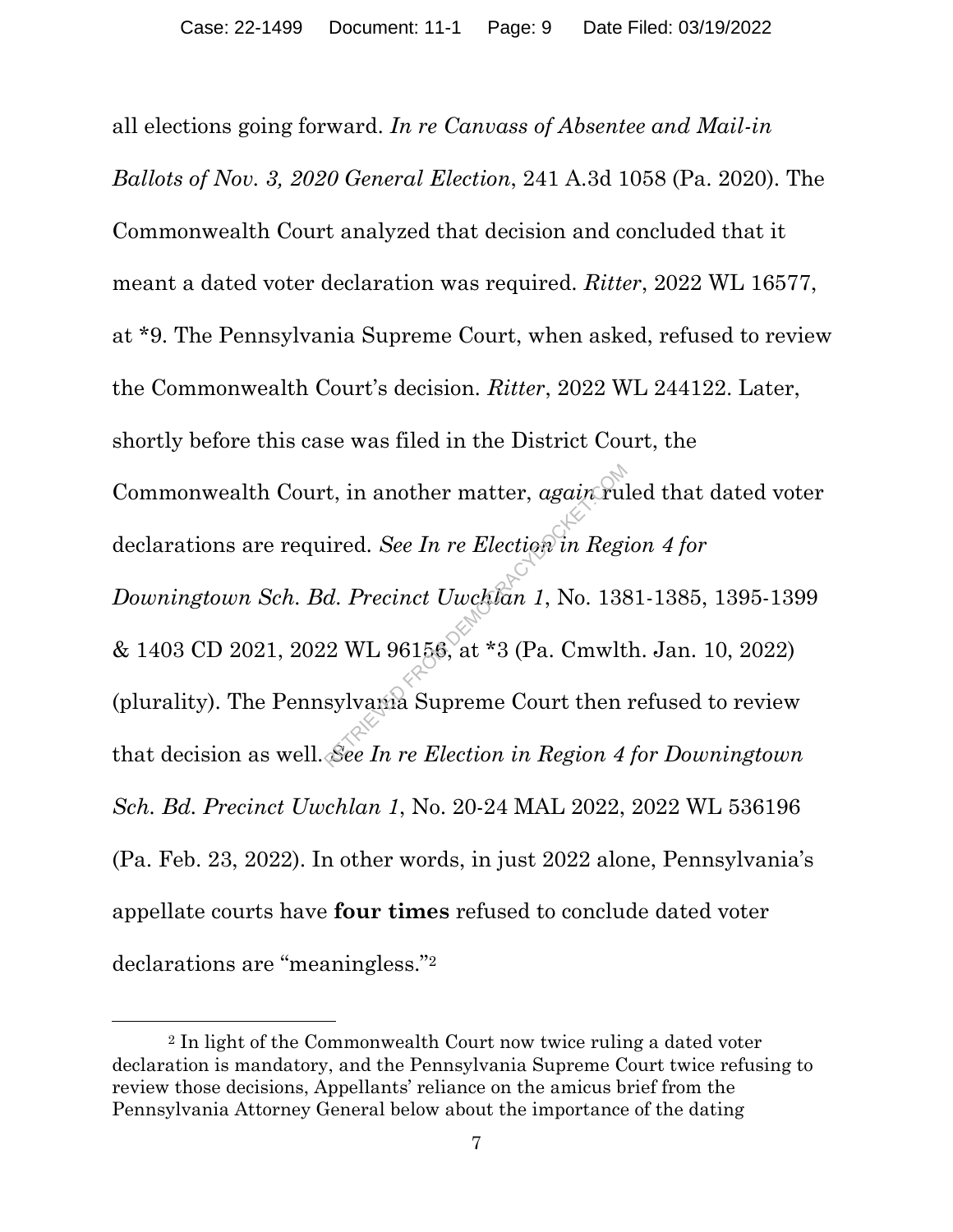Against these threshold clarifications, and for the further points below, Appellants' Motion should be denied. Appellants cannot satisfy *any* of the elements for the "extraordinary relief" they seek. *Donald J. Trump for Pres., Inc. v. Sec. of Pennsylvania*, 830 Fed. Appx. 377, 389 (3d Cir. 2020) ("Injunctions pending appeal, like preliminary injunctions, are extraordinary remed[ies] never awarded as of right." (quotations removed); setting forth four elements for injunction pending appeal)).

# **A. Appellants cannot show a likelihood of success on the merits.**

# **1. The District Court's analysis is correct.**

Appellants' merits claim is simple: they allege the Disputed Ballots must be counted as a matter of law under the Materiality Provision. Three courts now have rejected this claim, as set forth above. And when the District Court did so, it explained that it "did not find the question of the existence of a private right of action to be particularly The Second Show a likelihood<br>District Court's analysis is<br>rits claim is simple: they allege<br>ted as a matter of law under the

requirement is misplaced. *See* Appellants Mot. at 27. Simply put, as a matter of law, the date is material, and the Attorney General's views to the contrary (which conflict with the views of the leaders of the General Assembly, who also submitted an amicus brief in the District Court (Supp. Appx. 128-147)) are not shared by Pennsylvania's highest courts.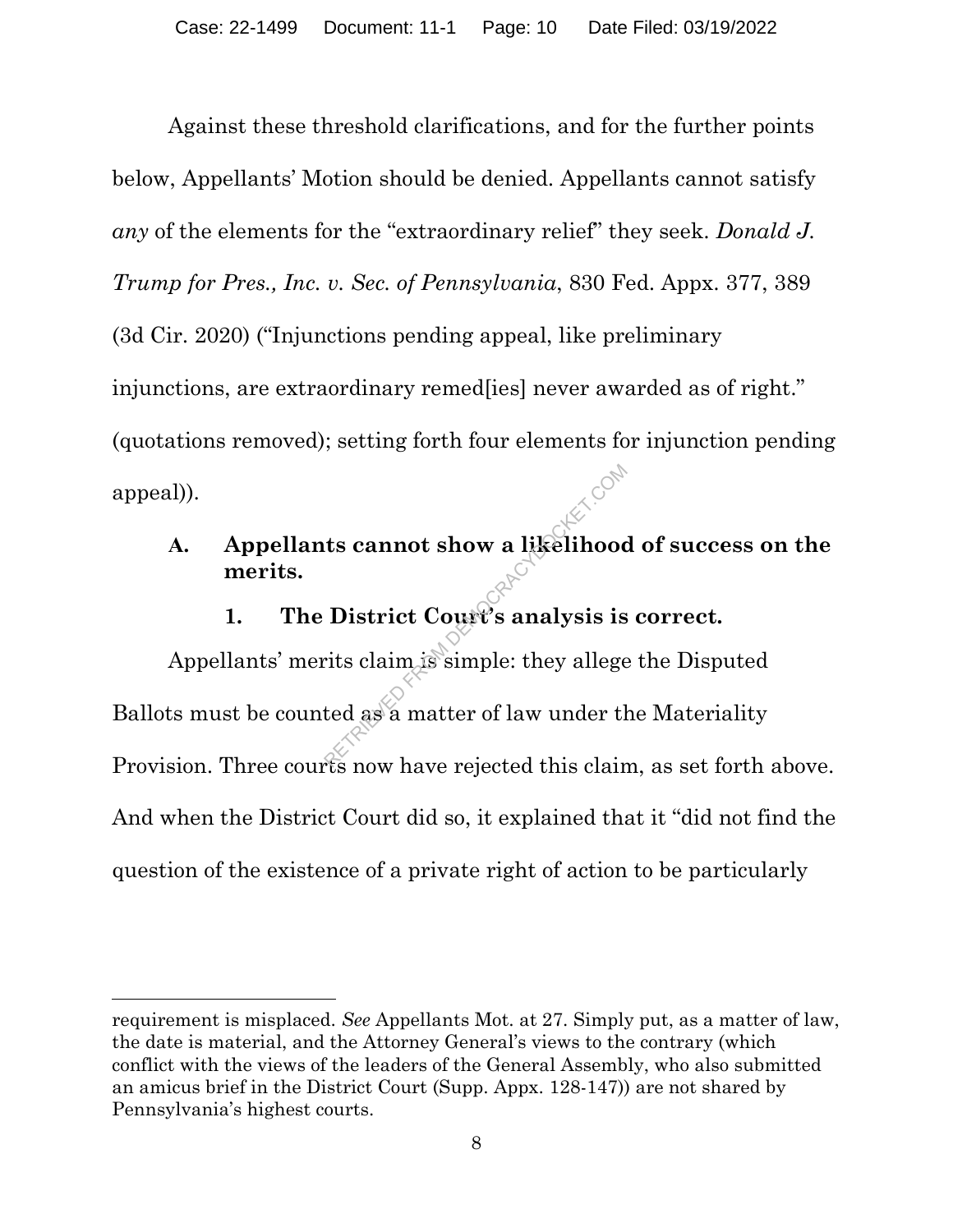close." (Appx. 034.)3 Hence, their claims are neither likely to succeed, nor are they even substantial, as the District Court correctly observed.

Despite this, Appellants contend that, under a "sliding scale" approach, they need only show a serious question on the merits and irreparable harm that outweighs harm to other parties. Appellants Mot. at 7-8 (citing *In re Revel AC, Inc.*, 802 F.3d 558, 568 (3d Cir. 2015)). But this Court in *In Re Revel* described the analysis as follows: the applicant must make "a sufficient showing that (a) it can win on the merits, … *and* (b) will suffer irreparable harm absent a stay[.]" 802 F.3d at 571 (emphasis in original). If it has, the Court will balance the relative harms considering all four factors using the sliding scale analysis. *Id.* If the first two requisite showings are not made, "inquiry into the balance of harms [and the public interest] is unnecessary and the stay should be denied without further analysis." *Id.* (alteration in original). Appellants have not shown they can win on the merits (or that they will suffer irreparable harm, as discussed below). Therefore, an injunction pending ent showing that (a) it can windeparable harm absent a stay[.]<br>
(b). If it has, the Court will bala:<br>
I four factors using the sliding<br>
e showings are not made, "inquares interest" is unnecessary and

<sup>3</sup> Ritter endorses and advocates that this Court affirm the District Court's finding that no private right of action exists under the Materiality Provision (he argued exactly that to the trial court (Supp. Appx. 004, ¶ 3)).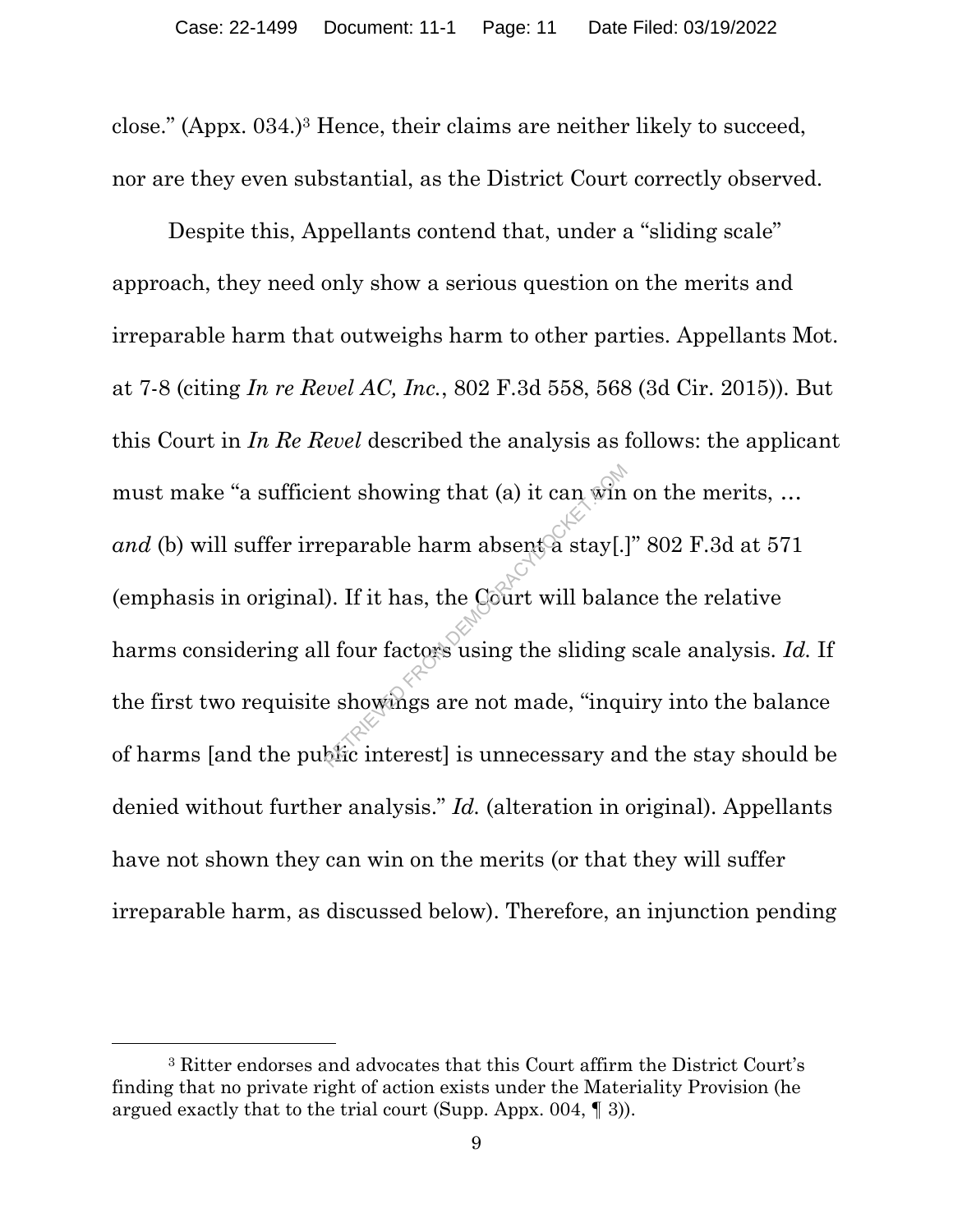appeal is not warranted even under Appellants' preferred analytical rubric.

Furthermore, even if this Court accepts (which it should not) that Appellants are likely to succeed on their argument that they have a private right of action under the Materiality Provision, that does not end the inquiry. This is so because that defense was only the *first* of *four* defenses Ritter raised in opposition to the merits of Appellants' claim. (Supp. Appx. 003-127.) The District Court did not review those three alternative grounds because it did not need to do so given its threshold holding about lack of standing, but given Appellants' averment here that they are likely to succeed, those three alternative defenses warrant the Court's consideration.  $(0.03-127.)$  The District Court diameters and the median out lack of standing, but given<br>hey are likely to succeed, those<br>Court's consideration.

## **2. Section 101 of the Civil Rights Act is aimed at discriminatory conduct and, thus, is inapposite.**

First, unlike other federal statutes—such as the Help America Vote Act—Section 101 is not a general regulation of state election laws; rather it is aimed specifically and exclusively at state election laws that illegally discriminate based on race, which is not at issue here. Turning, initially, to the plain language of Section 101, Subsection (a), which contains the Materiality Provision, is titled "[r]ace, color, or previous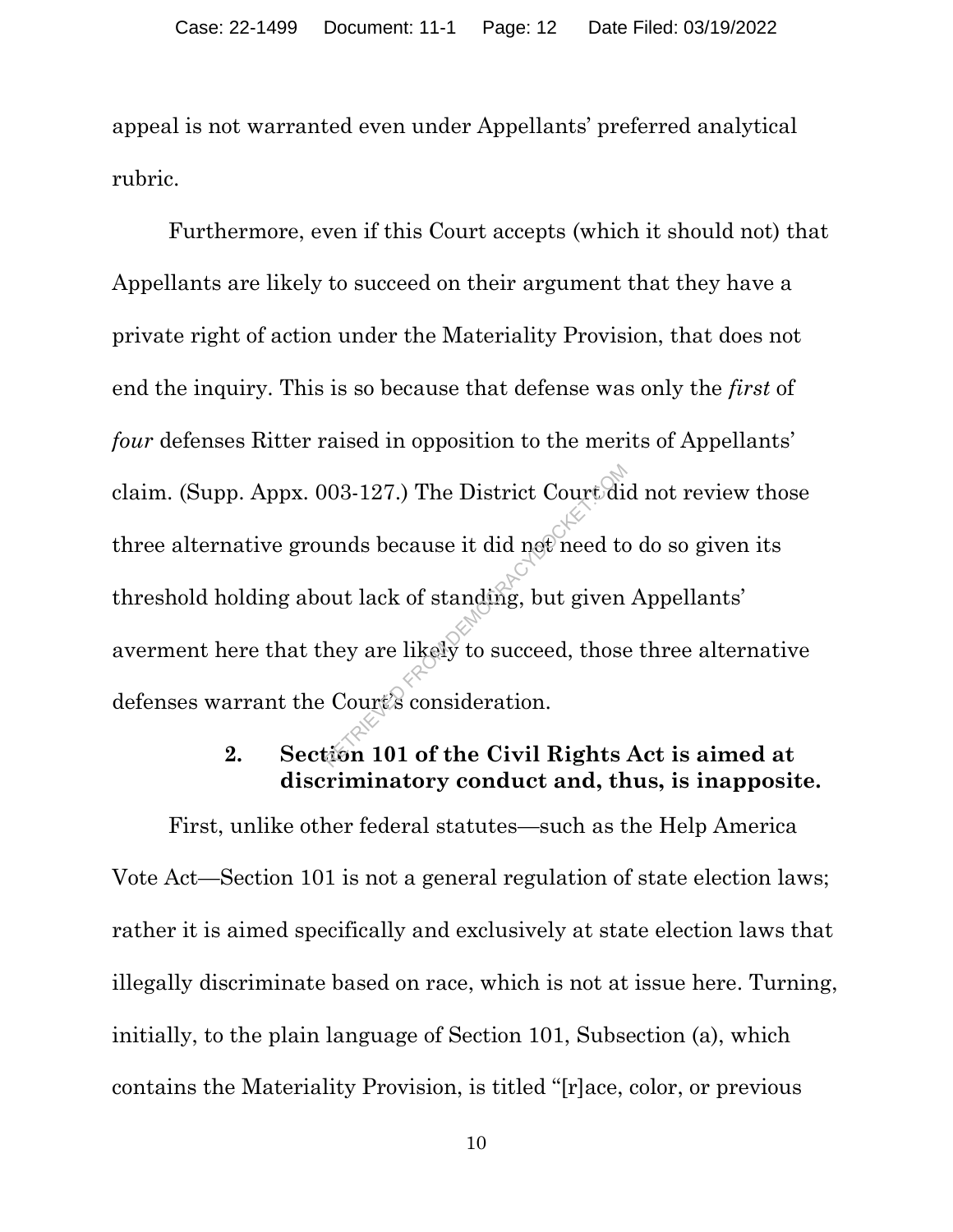condition not to affect right to vote; uniform standards for voting qualifications; errors or omissions from papers; literacy tests[.]" 52 U.S.C. § 10101(a). The Materiality Provision's focus on racial discrimination comes into sharper focus when considered against the broader statuary scheme. Specifically, Section 101 was enacted as part of the landmark 1964 Civil Rights Act, which sought to eliminate certain racially discriminatory conduct by states. *Fla. State Conf. of N.A.A.C.P. v. Browning*, 522 F.3d 1153, 1173 (11th Cir. 2008). Accordingly, both the structure and history of the statute suggest that Section 101 is limited to claims of racial discrimination.  $n$ g, 522 F.3d 1153, 1173 (11th<br>  $\cdot$  structure and history of the s<br>
d to claims of racial discrimina<br>
e sometimes disagreeing on its<br>  $\cdot$  to uniformly acknowledge that<br>
ther based on race or otherwis

Moreover, while sometimes disagreeing on its precise contours, federal courts appear to uniformly acknowledge that an allegation of discrimination—whether based on race or otherwise—is a prerequisite to applying Section 101. *Compare Indiana Democratic Party v. Rokita*, 458 F. Supp. 2d 775, 839 (S.D. Ind. 2006) (concluding Section 101 was designed to prohibit racial discrimination and, thus, dismissing a claim under that provision since the "[p]laintiffs ha[d] not alleged, much less proven, any discrimination based on race"); *Ballas v. Symm*, 351 F. Supp. 876, 889 (S.D. Tex. 1972) (holding Section 101 "applies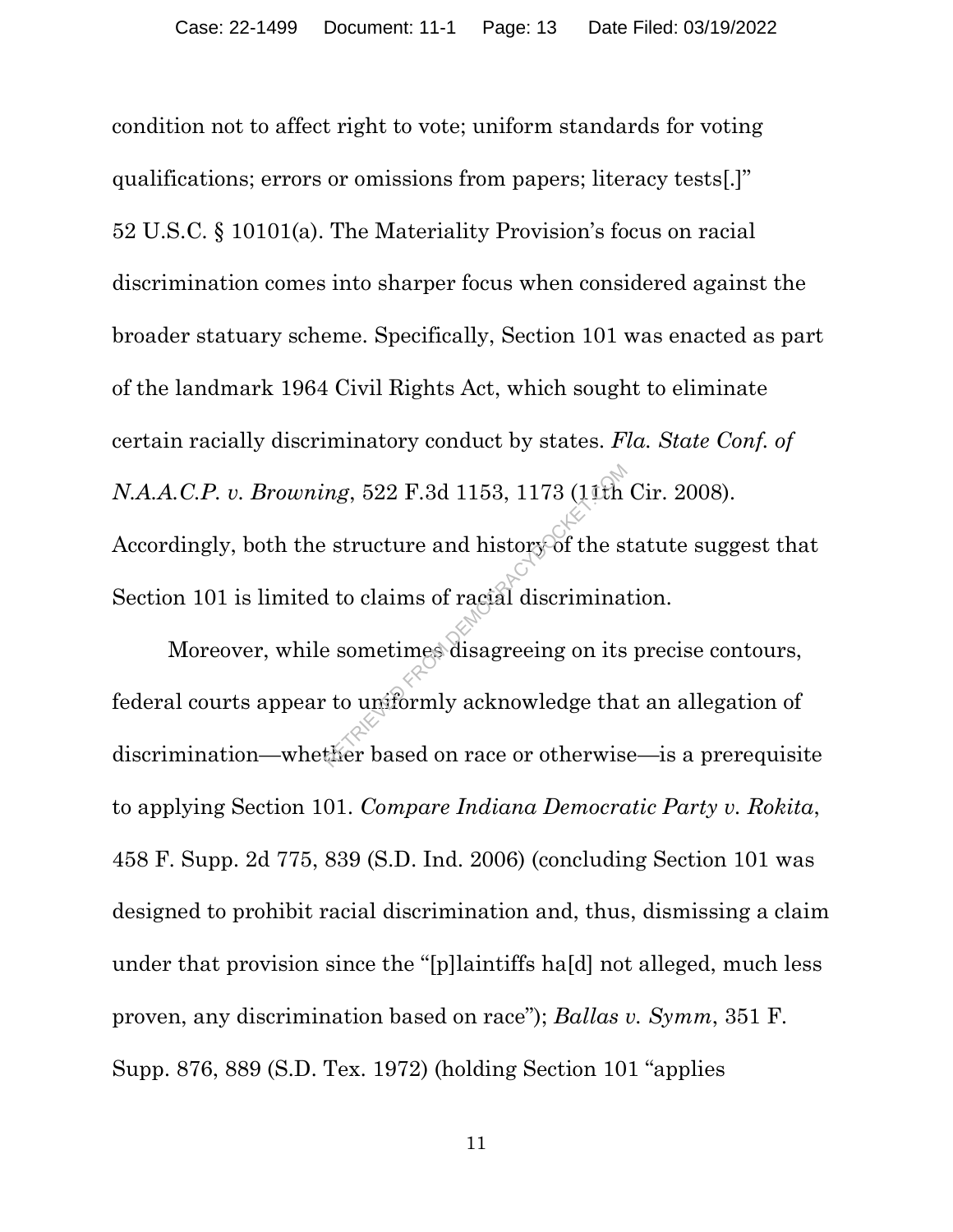specifically and exclusively to situations of racial discrimination"), *aff'd*, 494 F.2d 1167 (5th Cir. 1974); *Malinou v. Bd. of Elections*, 271 A.2d 798, 803 (R.I. 1970) (concluding Section 101 "is aimed at any state law which has the effect of denying citizens their right to vote because of their race"); *with*, *Ball v. Brown*, 450 F. Supp. 4, 7 (N.D. Ohio 1977) (finding "the prevalent trend permits [Section 101] actions to redress non-racial discrimination" and, thus, concluding that "plaintiff's allegations of discrimination in voter registration on the basis of sex are properly before the Court"); *Frazier v. Callicutt*, 383 F. Supp. 15, 19 (N.D. Miss. 1974) (holding Section 101 applies to mon-racial discrimination as well as racial"). er registration on the basis of  $\kappa$ <br>razier v. Callicutt, 383 F. Supp<br>n 101 applies to chon-racial dist<br>ts did not allege at any point the<br>princ out of an *intent* to discrim

Here, Appellants did not allege at any point that requiring a dated voter declaration is borne out of an *intent* to discriminate against a certain class of voters; nor has any discriminatory *impact* been alleged—let alone proven. Hence, Appellants are unlikely to succeed on the merits of their Materiality Provision claim for this additional, independent reason.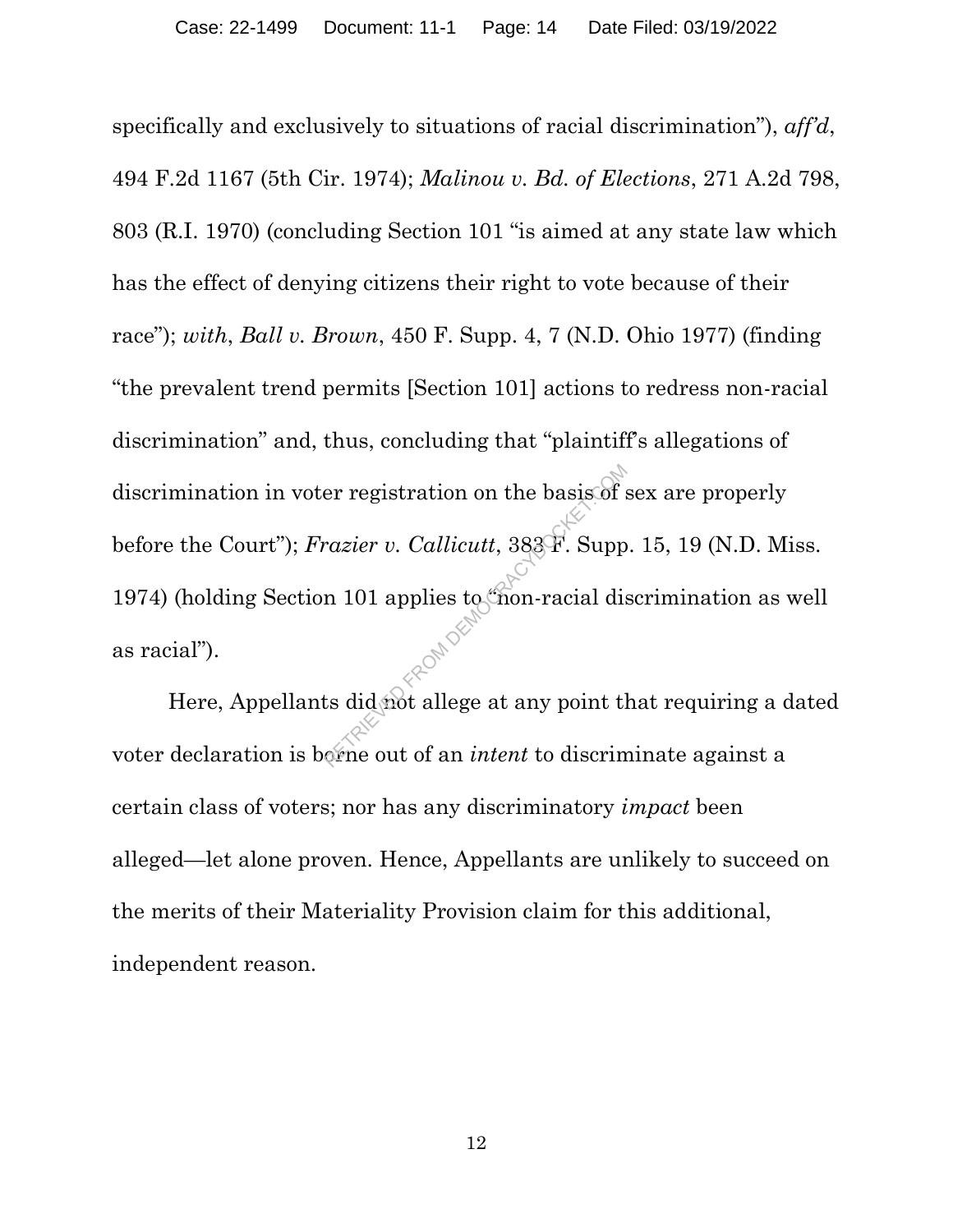# **3. The Materiality Provision is not implicated, since it applies exclusively to voter registration laws.**

Second, Section 101 applies only to voter registration laws and regulations, which are not at issue here. Turning initially to the text of Section 101, that statute, by its plain terms, prohibits denial of the right to vote "because of an error or omission on any *record or paper relating to any application, registration, or other act requisite to voting*, if such error or omission is not material in determining whether such individual is qualified under State law to vote  $\hat{a}$ n such election[.]" 52 U.S.C.  $\S$  10101(a)(2)(B) (emphasis added). It is unsurprising, therefore, that the vast majority of the decisions arising under this statute deal specifically with voter registration schemes.4 Moreover, on the few occasions that courts have been expressly asked to extend this statute beyond the limited scope of voter registration laws, they have declined to do so. *See Friedman v. Snipes*, 345 F. Supp. 2d 1356, 1370- 71 (S.D. Fla. 2004) (explaining Section 101 "was designed to eliminate d under State law to vote in such as<br>(2)(B) (emphasis added). It is u<br>st majority of the decisions ari<br>lly with yeter registration sche<br>t courts have been expressly a

<sup>4</sup> *See, e.g.*, *Common Cause/Georgia League of Women Voters of Georgia, Inc. v. Billups*, 439 F. Supp. 2d 1294, 1358 (N.D. Ga. 2006) ("[A]s the Eleventh Circuit has noted, [the Materiality Provision] 'was intended to address the practice of requiring unnecessary information for voter registration with the intent that such requirements would increase the number of errors or omissions on the application forms, thus providing an excuse to disqualify potential voters.'" (quoting *Schwier*, 340 F.3d at 1294)); *accord Org. for Black Struggle v. Ashcroft*, 493 F. Supp. 3d 790, 803 (W.D. Mo. 2020).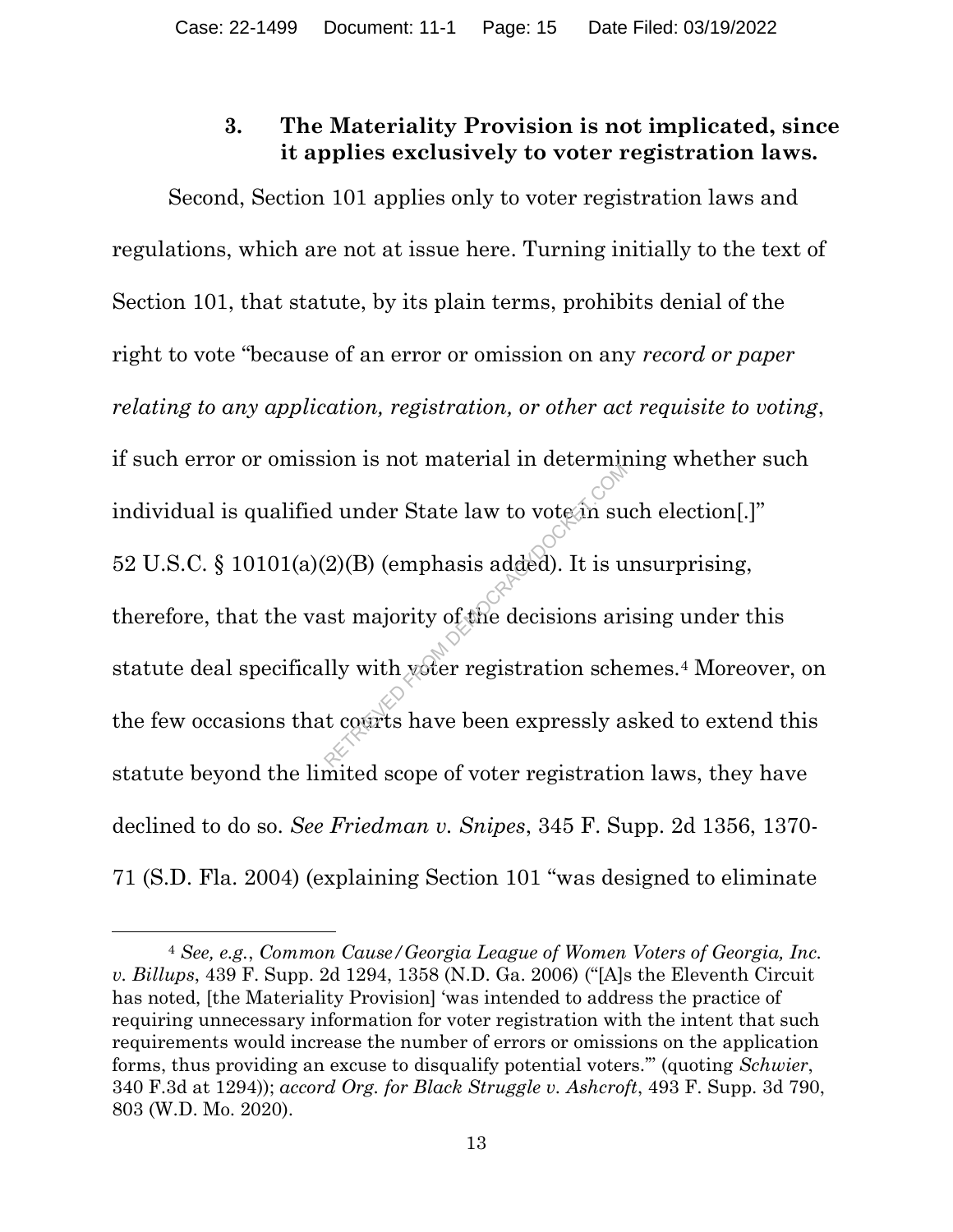practices that could encumber an individual's ability to *register* to vote" and "[n]othing in [the Court's] review of the case law in this jurisdiction or in other jurisdictions indicates that section [101] was intended to apply to the counting of ballots by individuals *already deemed qualified to vote*" (emphasis in original)); *Indiana Democratic Party*, 458 F. Supp. at 841 ("[T]he act of presenting photo identification in order to prove one's identity is by definition not an 'error or omission on any record or paper' and, therefore, [Section 101](a)(2)(B) does not apply to this case."). Hence, Appellants are unlikely to succeed on the merits of their Materiality Provision claim for this additional, independent reason. Representing the United Section 101](a)(2)(B) does not<br>alants are unlikely to section of the Material claim for this additional, inde<br>alam for this additional, inde<br>alam is witted voter declaration is material in the Sect

**4. Assuming** *arguendo* **the Materiality Provision applies, Appellants' claim is without merit, since a dated voter declaration** *is* **material in ascertaining a voter's qualification.**

Third, even if the Materiality Provision applies, Appellants still cannot show a likelihood of success on the merits under the present facts. To illuminate, it is important to reiterate that the dating requirement does not apply to *a ballot* as such, but rather, to *a voter declaration*, attesting, on pain of criminal penalty, that the elector, *inter alia*, (1) is qualified to vote from the stated address; (2) has not already voted in the election; and (3) is qualified to vote the enclosed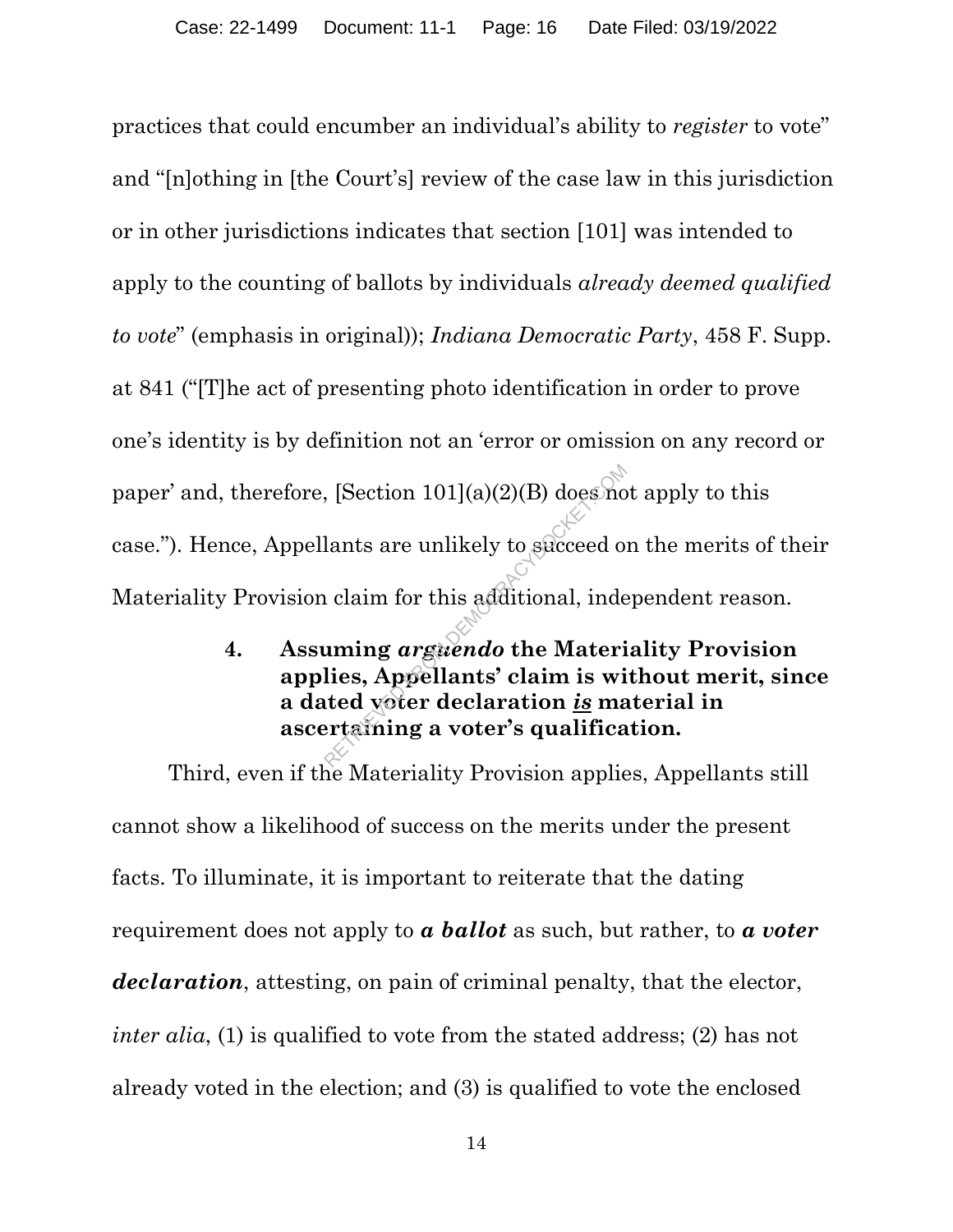ballot. *See In re Canvass*, 241 A.3d at 1065 (citing 25 P.S. § 3150.14). Accordingly, while Appellants suggest they are aggrieved because "they did not handwrite a meaningless date next to their signatures," Appellants Mot. at 1, this imprecise characterization obfuscates the statutory scheme. As developed below, the specific date on which any one of the foregoing three representations are made is material in determining whether an individual is qualified under Pennsylvania law to vote.

Turning, to the first attestation on the declaration, under the Election Code, a person is qualified to vote "in the election district where he or she ... offer[s] to vote<sup>"</sup> if "[h]e or she shall have resided" there at least thirty days immediately preceding the election. 25 P.S. § 2811. Residence, under the Election Code, does not depend on mere registration status; rather, it "means the place where the elector makes his permanent or true home, his principal place of business, and his family residence, if he have one.'" *In re Stabile*, 36 A.2d 451, 453 (Pa. 1944) (quoting *Case of Fry*, 71 Pa. 302, 307 (1872)). It is self-evident that whether a person resides at a specific address—and, therefore, is qualified to vote from there—may change in a matter of days. And the First attestation on the declara<br>on is qualified to vote "in the e<br>fer[s] to vote" if "[h]e or she sha<br>days immediately preceding the<br>refer the Election Code, does no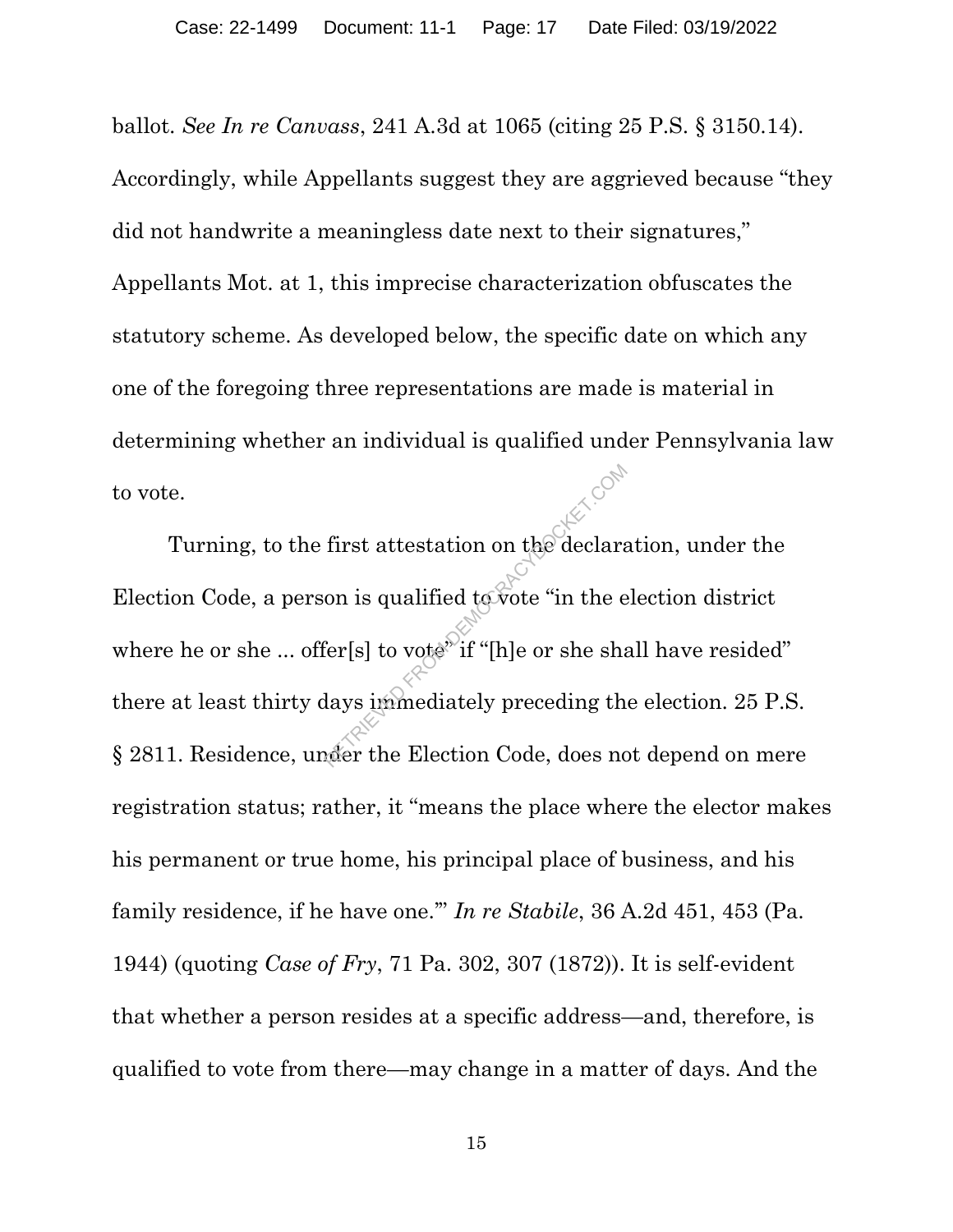truthfulness of an elector's representation in this regard may change based on the date on which it is made.

To illustrate, consider a hypothetical voter who received a mail-in ballot forty-five days before the 2021 general election, but on October 3, 2021 discovered that he must unexpectedly relocate to a different state and on October 19, 2021 (two weeks before the election) completed his move. If the voter signed the voter declaration on October 1, 2021, he truthfully attested to being a qualified voter and, indeed, would have had no reason to know that his residence would change. However, if the voter signed the voter declaration on October 20, 2021, he plainly made a false representation and is guilty of fraud. Absent a dated declaration, under such circumstances, whether the elector had been truthful would be difficult, if not impossible to establish. being a qualified voter and, in<br>w that his residence would changed in the declaration on October 20, 20<br>and is guilty of fraud. Absent<br>ances, whether the elector had

Similarly, an elector's representation that he has not yet voted in the election may be true or false depending on the date on which the attestation is made, which does not require a hypothetical to imagine.

As for the general representation that the elector is qualified to vote the enclosed ballot, in addition to relocation, other factors also bearing on an individual's qualification to vote can change with time.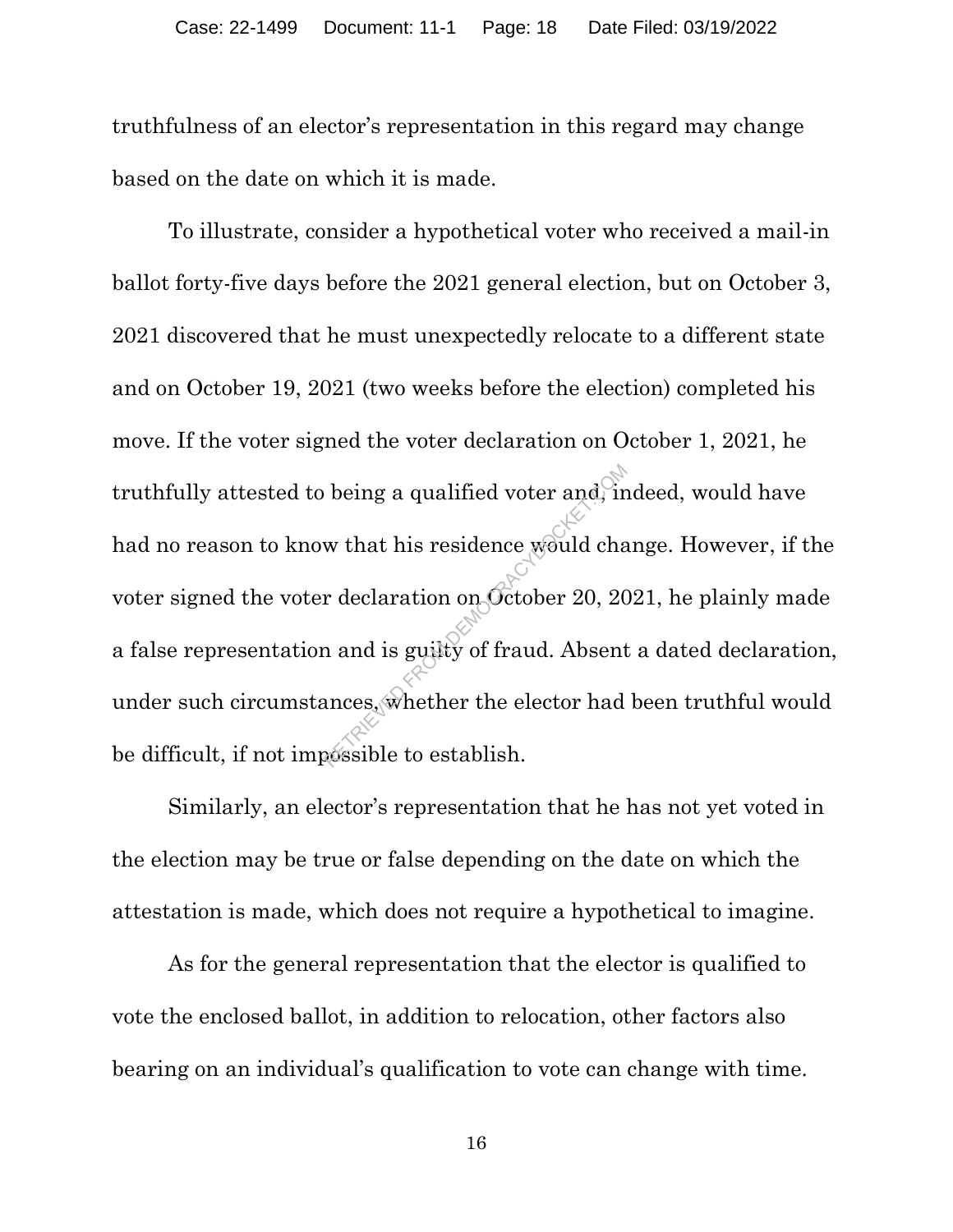Consider a hypothetical elector who has been charged with a felony, but is not convicted until October 25, 2021. If that voter's absentee ballot voter declaration is signed at any point before October 25, 2021, the elector has been entirely truthful in representing himself as a qualified voter. *See Voting by Untried Prisoners and Misdemeanants*, 67 Pa. D. & C.2d 449 (Op. Pa. Atty. Gen. 1974) ("It is our opinion, and you are hereby advised, that untried pretrial detainees and convicted misdemeanants must be afforded the right to register and vote by officials responsible for administration of the election laws in the Commonwealth of Pennsylvania."). If, however, he signs the declaration after that date, the attestation is false, since a convicted felon is not qualified to vote under the Election Code. *See* 25 P.S. § 2602(w) (excluding incarcerated felons from the statutory definition of "qualified absentee elector"); *Mixon v. Commonwealth*, 759 A.2d 442, 450 (Pa. Cmwlth. 2000), *aff'd*, 783 A.2d 763 (Pa. 2001). the afforded the right to regist<br>
or administration of the election<br>
election<br>
mnsylvania."). It however, he<br>
ttestation is false, since a convert the Election Code. See 25 P.<br>
ed felons from the statutory de

In short, a dated voter declaration is, in fact, material to determining whether an elector has the right to have his or her ballot canvassed; *i.e.*, whether the elector is "qualified to vote." That was the conclusion originally reached by the Pennsylvania Supreme Court in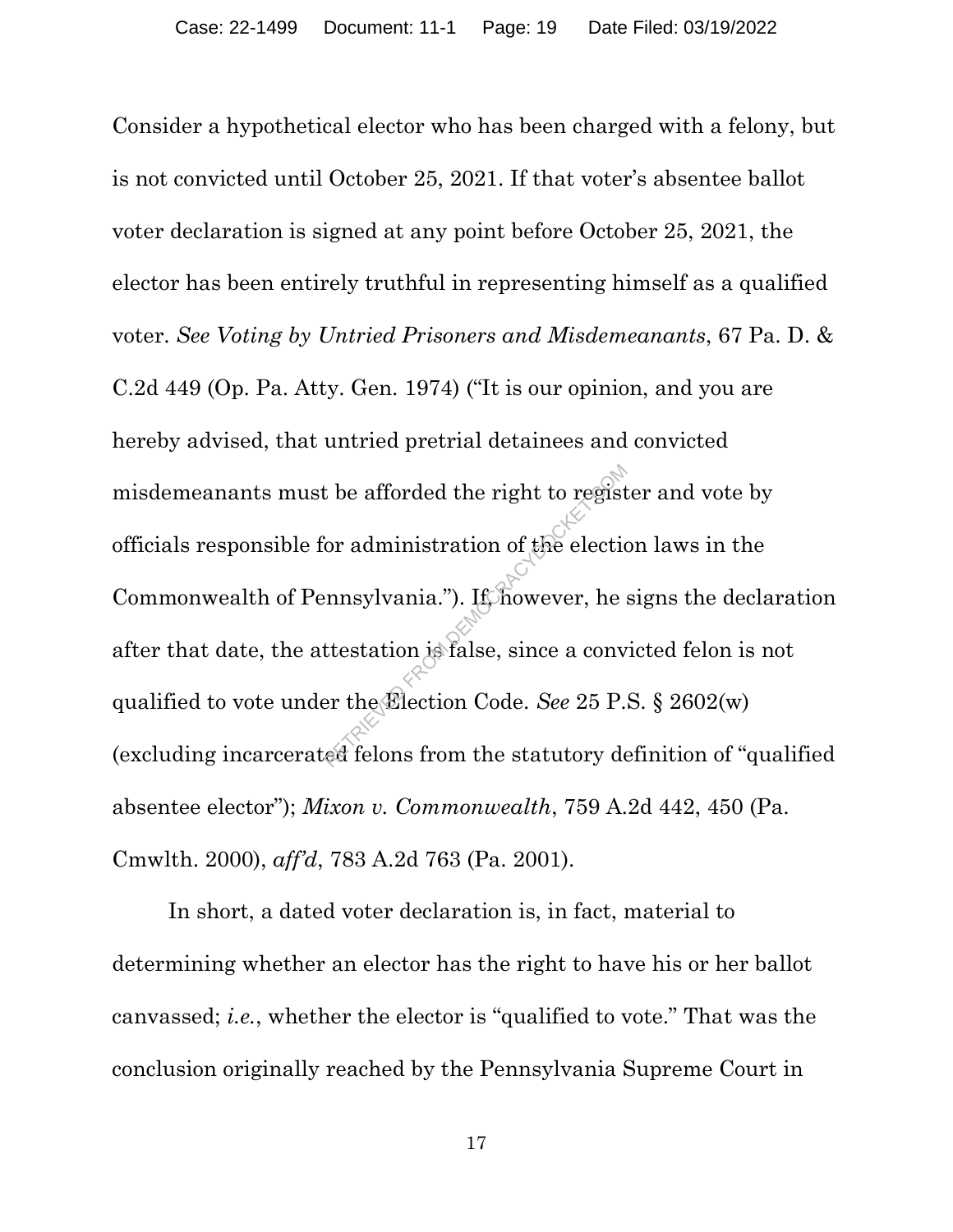2020, as reiterated by the Commonwealth Court in the state court proceedings related to this matter.

Moreover, in addition to its materiality in determining an elector's right to have his or her ballot canvassed in the specific election for which the ballot is offered (*i.e.*, whether the elector is "qualified to vote"), a dated voter declaration is also material in determining an elector's qualification to vote in *future* elections. Specifically, under the Election Code, any person who signs a voter declaration "knowing any matter declared therein to be false,"  $25$  P.S.  $\S$  3553, is not only guilty of a misdemeanor, but is also automatically "deprived of the right of suffrage absolutely for a term of four years from the date of his conviction[.]" 25 P.S. § 3552; *Com. v. Petrillo*, 386 A.2d 590, 593 (Pa. Super. 1978). As the above examples illustrate, the date on which an attestation is made is material—indeed, arguably determinative—in establishing whether an individual who is not qualified to vote has *knowingly* made a false representation, such that he is guilty of a criminal offense and must be disqualified from voting for four years, or merely acted carelessly in failing to inform the board of elections of the change in circumstances. *See generally Com. v. Bobbino*, 18 A.2d 458, Price in to be false," 25 P.S. § 3553,<br>
a also automatically "deprived<br>
or a term of four years from the<br>
§ 3552; Com. v. Petrillo, 386 A<br>
above examples illustrate, the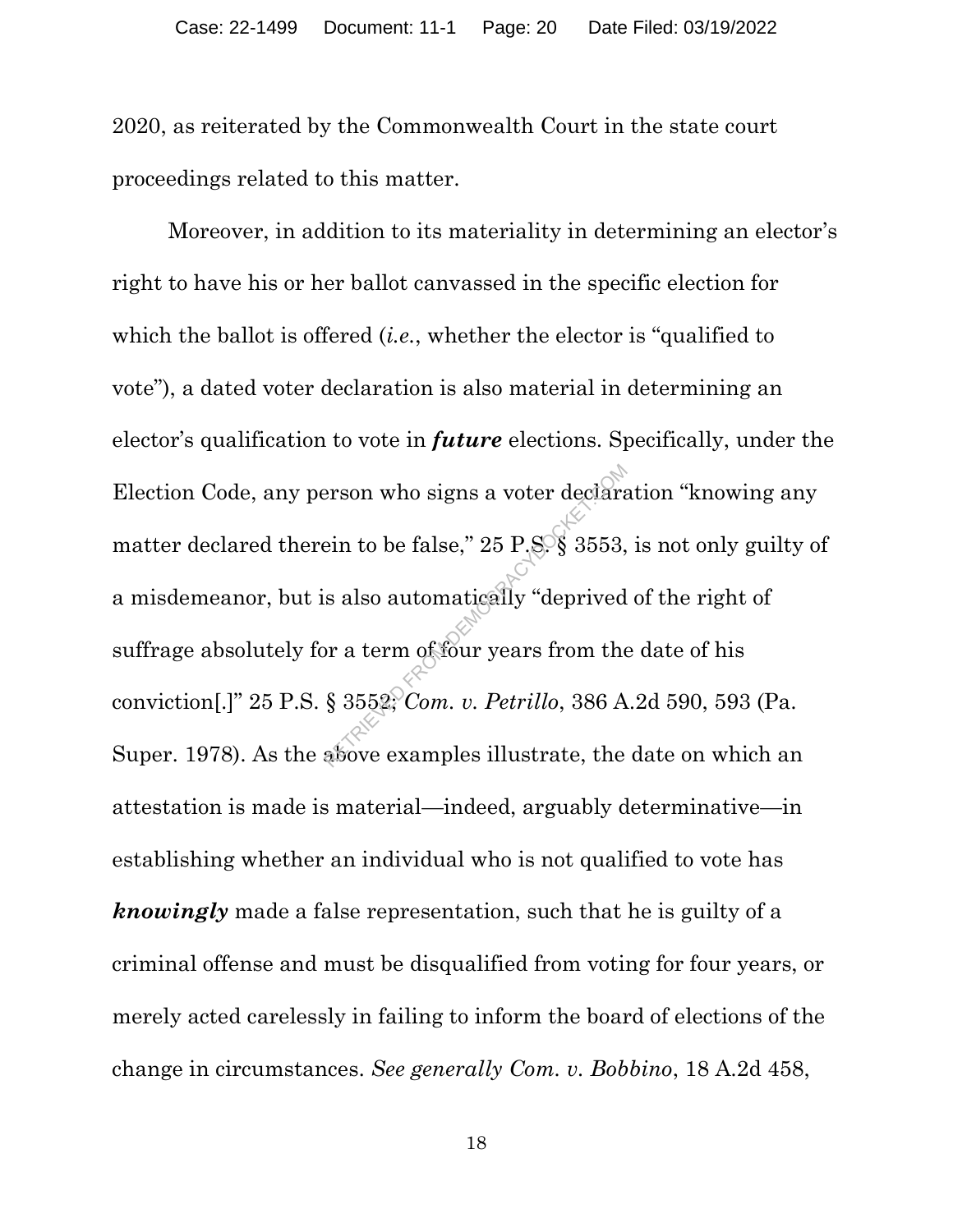460 (Pa. Super. 1941). Accordingly, a dated voter declaration is material to determining a voter's qualification to vote in both present and future elections.

Finally, as the above rendition shows, requiring a dated voter declaration also serves a significant fraud-deterrent function, which, in of itself, satisfies Section 101's materiality requirement. *See Howlette v. City of Richmond, Va*., 485 F. Supp. 17, 22-23 (E.D. Va. 1978) (holding a statute requiring each signature on a referendum petition to be notarized does not violate the Materiality Provision), *aff'd*, 580 F.2d 704 (4th Cir. 1978). Like the statutory mandate in *Howlette*, requiring voters to submit a dated voter declaration along with their mail-in or absentee ballot "impresses upon the signers of the [declaration] the seriousness of the actof signing" a declaration and "dissuades nonqualified persons" from voting "by subjecting those who take the oath to potential criminal liability for perjury because of their fraud-deterrent function." *Id.* Accordingly, aside from the materiality of a dated voter declaration in ascertaining an elector's qualification to vote, the statute's safeguard against fraud is, without more, sufficient to overcome any challenge under Section 101. h signature on a referendum p<br>
olate the Materiality Provision<br>
the statutory mandate in How<br>
ted voter declaration along with<br>
resses apon the signers of the [<br>
cof signing" a declaration and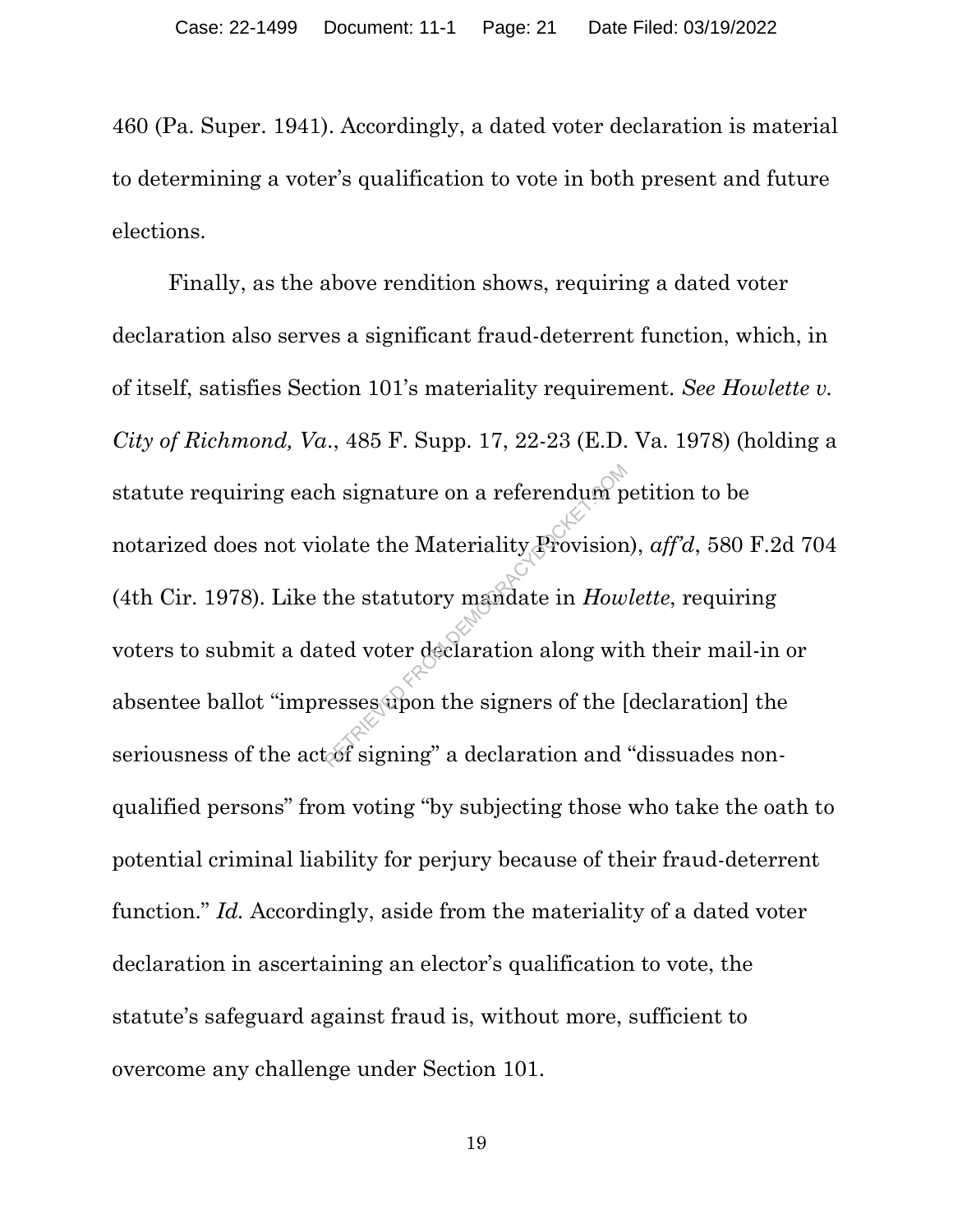Hence, Appellants are unlikely to succeed on the merits of their Materiality Provision claim for this additional, independent reason.

# **B. Appellants will not suffer irreparable injury if denied an injunction.**

As a preliminary matter, Appellants appear to contend they will suffer irreparable harm, at least in part, because their appeal will be mooted if injunctive relief is not immediately granted. *See* Appellants Mot. at 25. But as is well established in this Court, imminent mootness alone does not equate to irreparable harm per se. Indeed, as this Court has stated: "the fact that the decision on the stay may be dispositive of the appeal in some cases is a *factor* that an appellate court must consider," yet that factor "*alone does not justify* pretermitting an examination of the nature of the irreparable injury alleged and the particular harm that will befall the appellant should the stay not be granted." *Republic of Philippines v. Westinghouse Elec. Corp.*, 949 F.2d 653, 658 (3d Cir. 1991) (emphasis added). In short, to the extent Appellants are claiming the forthcoming mootness of their appeal alone is their irreparable injury, that claim is without legal support. e to irreparable harm perse. In<br>that the decision on the stay m<br>ases is a *factor* that an appellat<br>ctor "*alone does not justify* pret<br>ature of the irreparable injury

Furthermore, Appellants will not suffer the irreparable injury of the loss of "their right to vote" without an injunction because their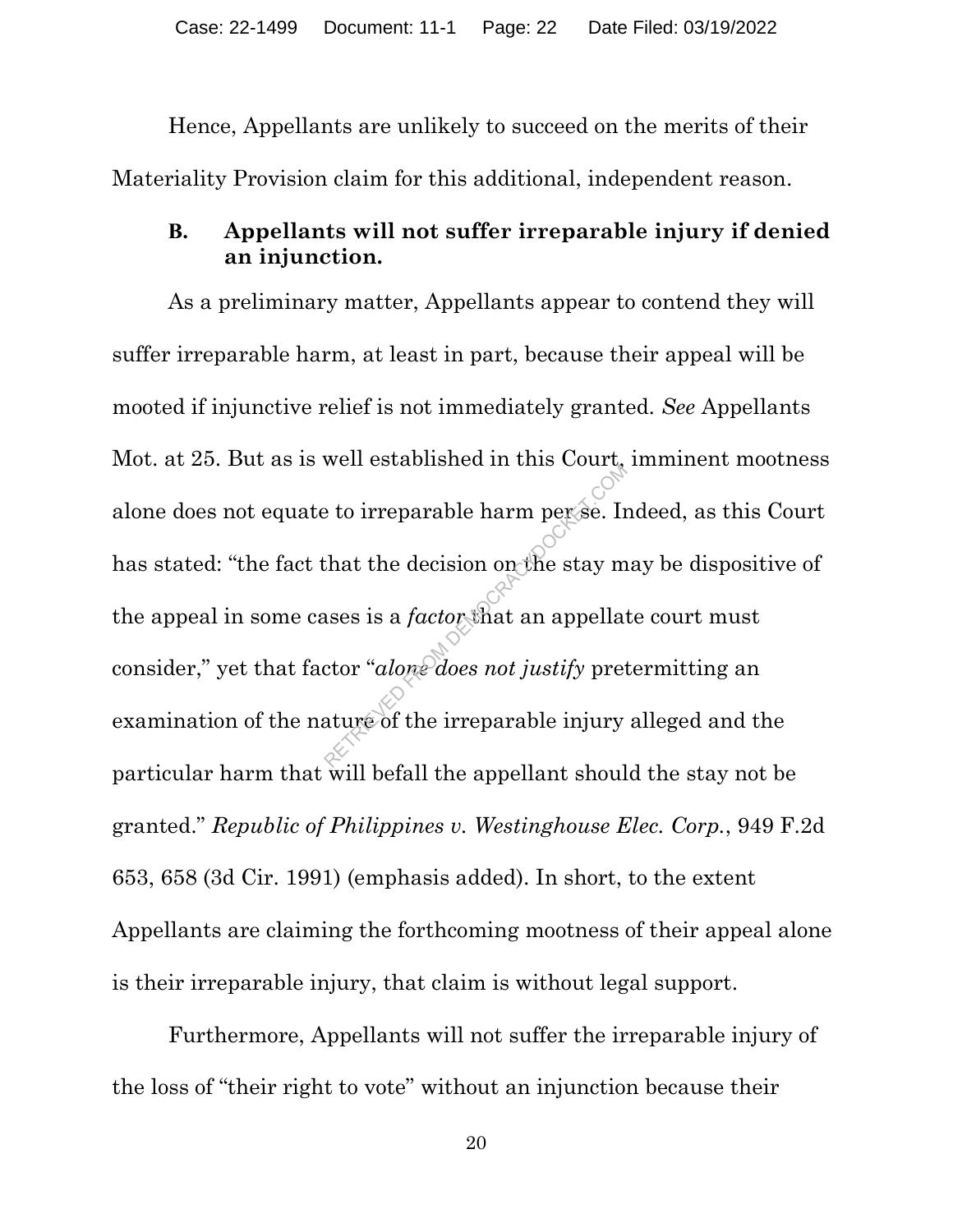alleged "disenfranchisement" results solely from their own failure to comply with the requirements of the Pennsylvania Election Code. Appellants had the chance to vote, did so, but failed to date their voter declarations as required under the Election Code, and then did not further inquire about the completeness of their ballots or seek to cure this fatal defect before Election Day. As the District Court recognized, the dating of the voter declaration is "a minor limitation on the fundamental right to vote," which is justified by important state interests. (Appx. 027-030.) Therefore, to the extent the Board's final certification on Monday results in Appellants' ballots not being canvassed, "that result was not caused by [the statutory requirement,]" but by Appellants' "own failure to take timely steps to effect their [vote]." *Arizona Party v. Hobbs*, 18 F.4th 1179, 1189 (9th Cir. 2021) (quoting *Rosario v. Rockefeller*, 410 U.S. 752, 758 (1973)). In sum, because any injury Appellants face from the certification of the election results is due to their own actions, they have not shown sufficient harm warranting an injunction pending appeal. vote," which is justified by (m)<br>-030.) Therefore, to the extent<br>lay results in Appellants' ballo<br>lit was not saused by [the statu<br>wn failure to take timely steps<br>we. Hobbs, 18 F.4th 1179, 1189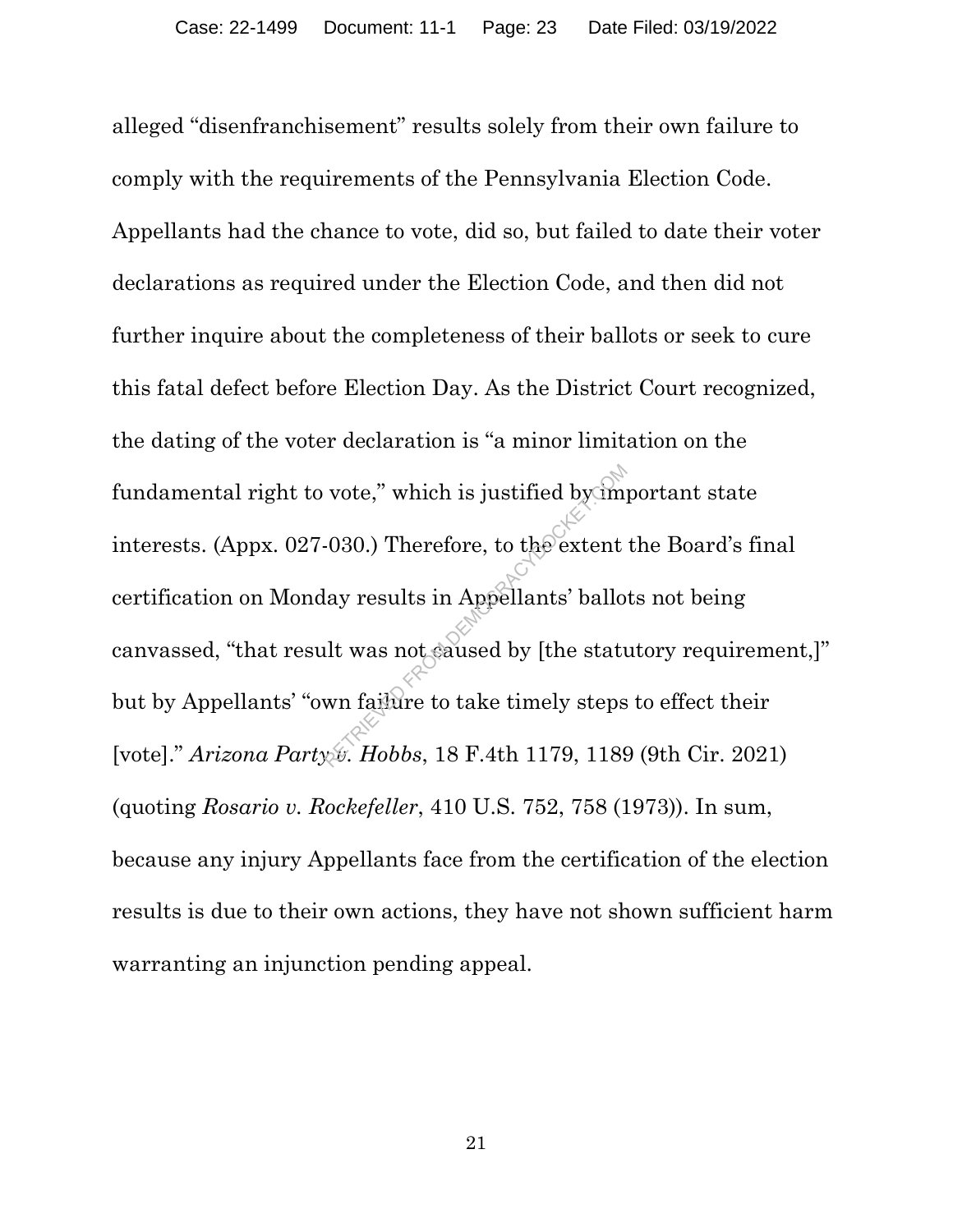### **C. The requested injunction will harm David Ritter.**

The injury to Ritter is clear and not addressed by Appellants. Ritter is, and has been for the duration of this case, the presumptive winner of the election at issue. After certification by the Board, he will be entitled to be sworn in and immediately begin his service as a commissioned judge. That new role carries certain salary and benefits, 204 Pa. Code § 211.2(d) (listing salaries for a judge of the court of common pleas), which he will be denied if the injunction is granted.

But money is not the entirety of his injury. Indeed, as a practicing attorney who may or may not cease being in private practice as soon as Monday, he is put in an untenable position of trying to continue his trade, while tempering taking on new engagements that he may not be able to fulfill if he is soon without the ability to engage in further private practice. This uncertainty also injures him. And the uncertainty is without justification given that both the highest appeal courts in Pennsylvania *and* the District Court have ruled that there is no impediment to the Board finally certifying his election victory. A he will be denied if the injum<br>ot the entirety of his infury. In<br>may not cease being in private<br>an untenable position of trying<br>ng taking on new engagements<br>seen without the ability to eng

Thus, this factor weighs against the proposed injunction pending appeal.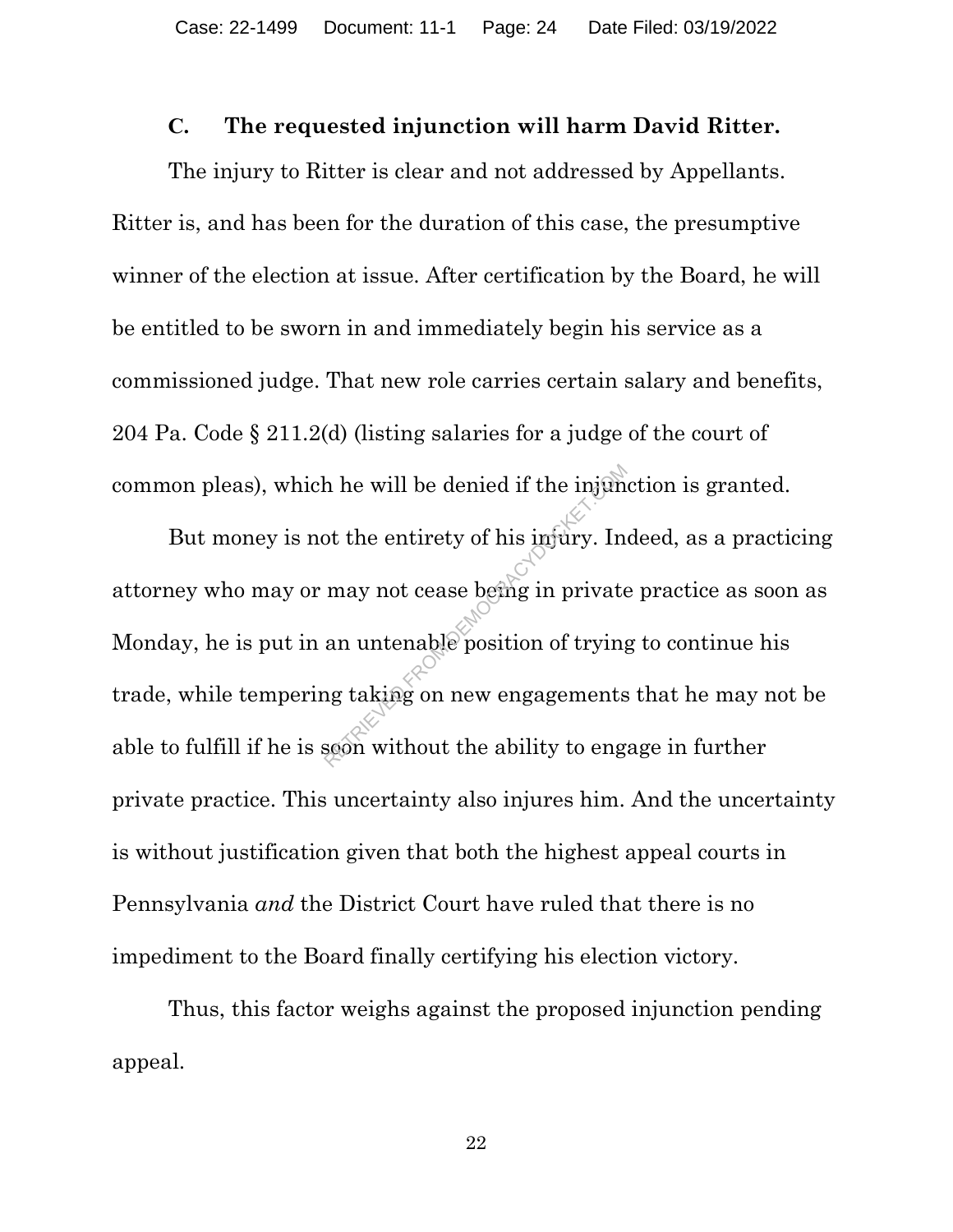# **D. The requested injunction will harm the public interest.**

The public interest will be harmed by granting an injunction pending appeal. For starters, the public has an interest in the orderly and *timely* administration of public elections; a proposition that even Appellants seem to agree with. *See Crookston v. Johnson*, 841 F.3d 396, 399 (6th Cir. 2016) ("Crookson's belated challenge to Michigan's election procedures prejudices the State's interest in holding orderly elections."); *Stein v. Cortes*, 223 F. Supp. 3d 423, 436 (E.D. Pa. 2016) ("The Commonwealth has an obvious interest in regulating the conduct of its elections."); *see also* Appellants Mot. at 26 (citing *Donald J. Trump for President*, 830 Fed. Appx. at 390-91, for the proposition that "'Democracy depends on counting all lawful votes *promptly and finally* ..." (emphasis added)). As the District Court aptly observed in its opinion denying Appellants' motion for an injunction pending appeal, the public interest favors not just timely administration of elections, but also finality of elections. (Appx. 034.) That interest is being injured here where the office has remained open for two months and counting, with seemingly no end in sight if Appellants' requested relief is granted. Example 9 methods in notating<br>
Represent to the Pacific Suppose on obvious interest in regulating<br>
Appellants Mottat 26 (citing D<br>
Appellants Mottat 26 (citing D<br>
Appellants Mottat 26 (citing D<br>
Oppose to the proposition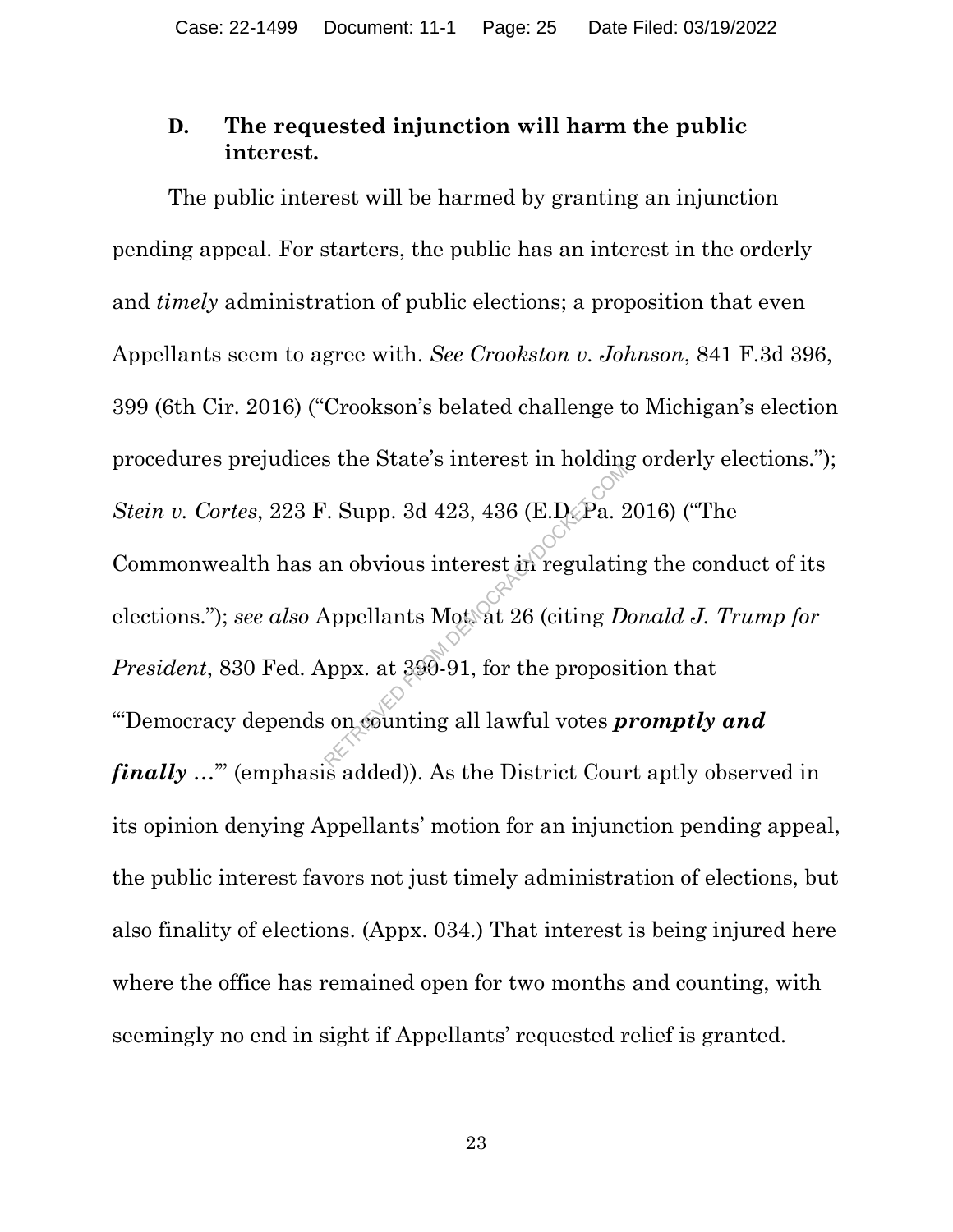Moreover, the particular office at issue—a judge on the Court of Common Pleas—also factors into the injury to the public interest. Specifically, the Court of Common Pleas has been, and remains, down a commissioned judge who should by right be already fulfilling various duties to the public through the administration of pending cases. This no doubt presents caseload challenges to an already busy court; indeed, as of January 1, 2020, the latest date for which publicly available information is published by the Administrative Office of the Pennsylvania Courts, over 2000 civil cases were pending in Lehigh County. (Supp. Appx. 033-034.) Red by the Administrative Office<br>
, over 2000 civil cases were per<br>
. 033-034.)<br>
in the office of judge are implies<br>
in the office of judge are implies<br>
in the office of judge are implies<br>
we openings "shall be filled" b

Next, vacancies in the office of judge are impliedly, if not expressly, against the public interest. The Pennsylvania Constitution has provisions that such openings "shall be filled" by the Governor with appointed judges, and then expressly limits how long an appointed judge can hold the office. *See* Pa. Const. art. V, § 13(b). This signals that Pennsylvania's Organic Law demands that judicial vacancies be short, be immediately filled by an appointed judge, and then be promptly filled by a duly elected judge. *See* Pa. Const. art. V, § 13(b). Applied here, the Pennsylvania Constitution underscores that an elective office for judge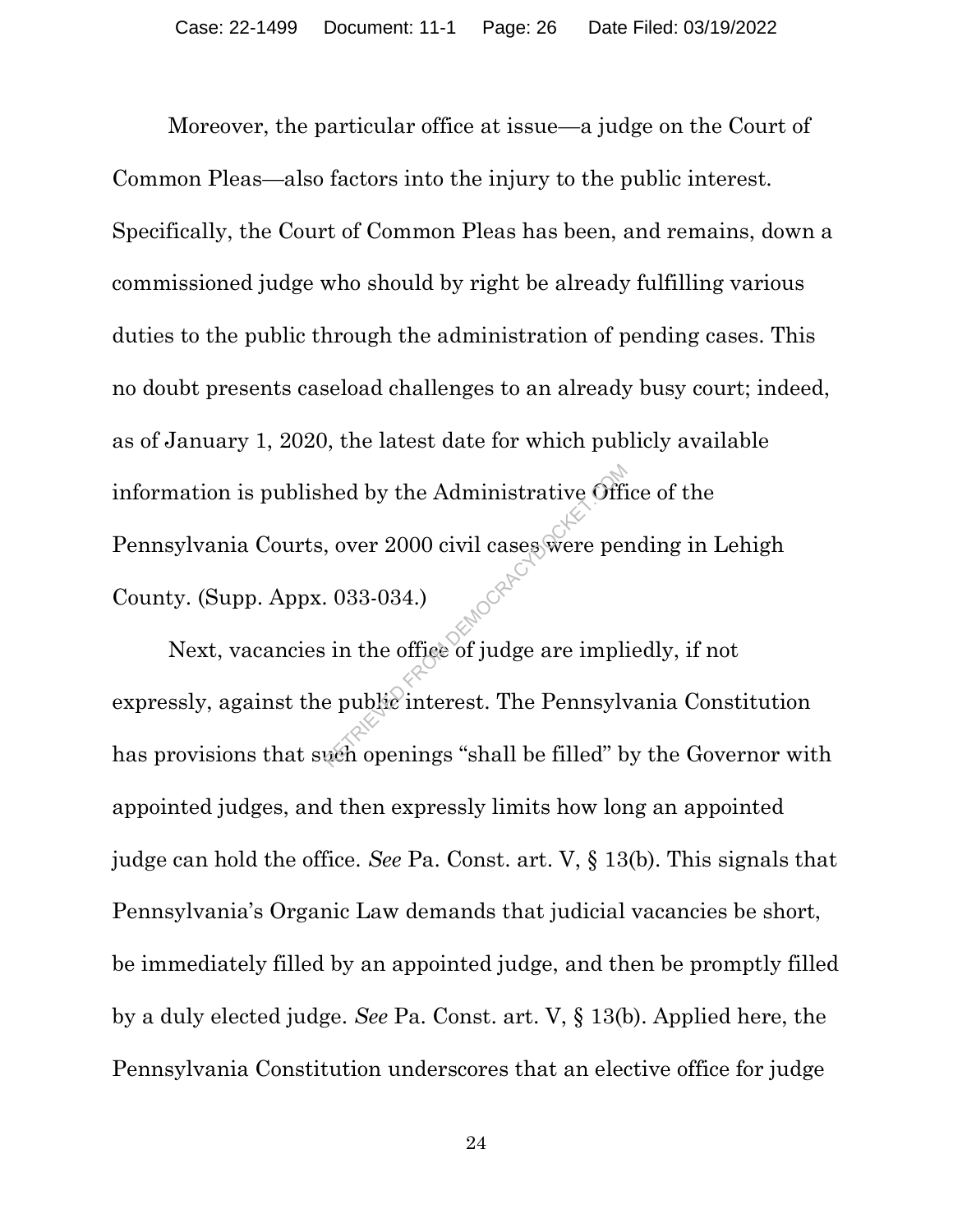cannot remain indefinitely open without inflicting injury on the public.

That is precisely what is happening here.

In sum, the public interest will be harmed if the requested injunction is granted.

# **IV. CONCLUSION**

For the foregoing reasons, David Ritter respectfully requests that this Court deny the pending Emergency Motion.

Respectfully submitted,

Dated: March 19, 2022 /s/ Joshua J. Voss

Joshua J. Voss (No. 306853) Shohin H. Vance (No. 323551) James G. Gorman (No. 328376) Samantha G. Zimmer (No. 325650) Francis G. Notarianni (No. 327461) KLEINBARD LLC Three Logan Square 1717 Arch Street, 5th Floor Philadelphia, PA 19103 Ph: (215) 568-2000 Fax: (215) 568-0140 Eml: jvoss@kleinbard.com svance@kleinbard.com jgorman@kleinbard.com szimmer@kleinbard.com fnotarianni@kleinbard.com Respectfully subm<br>
22 /s/ Joshua J. Voss (N<br>
30shua J. Voss (N<br>
50shua J. Voss (N<br>
50shua J. Vance (James G. Gorman<br>
Samantha G. Zim<br>
Francis G. Notaria<br>
KLEINBARD LL(<br>
Three Logan Squa<br>
1717 Arch Street,

*Attorneys for David Ritter*